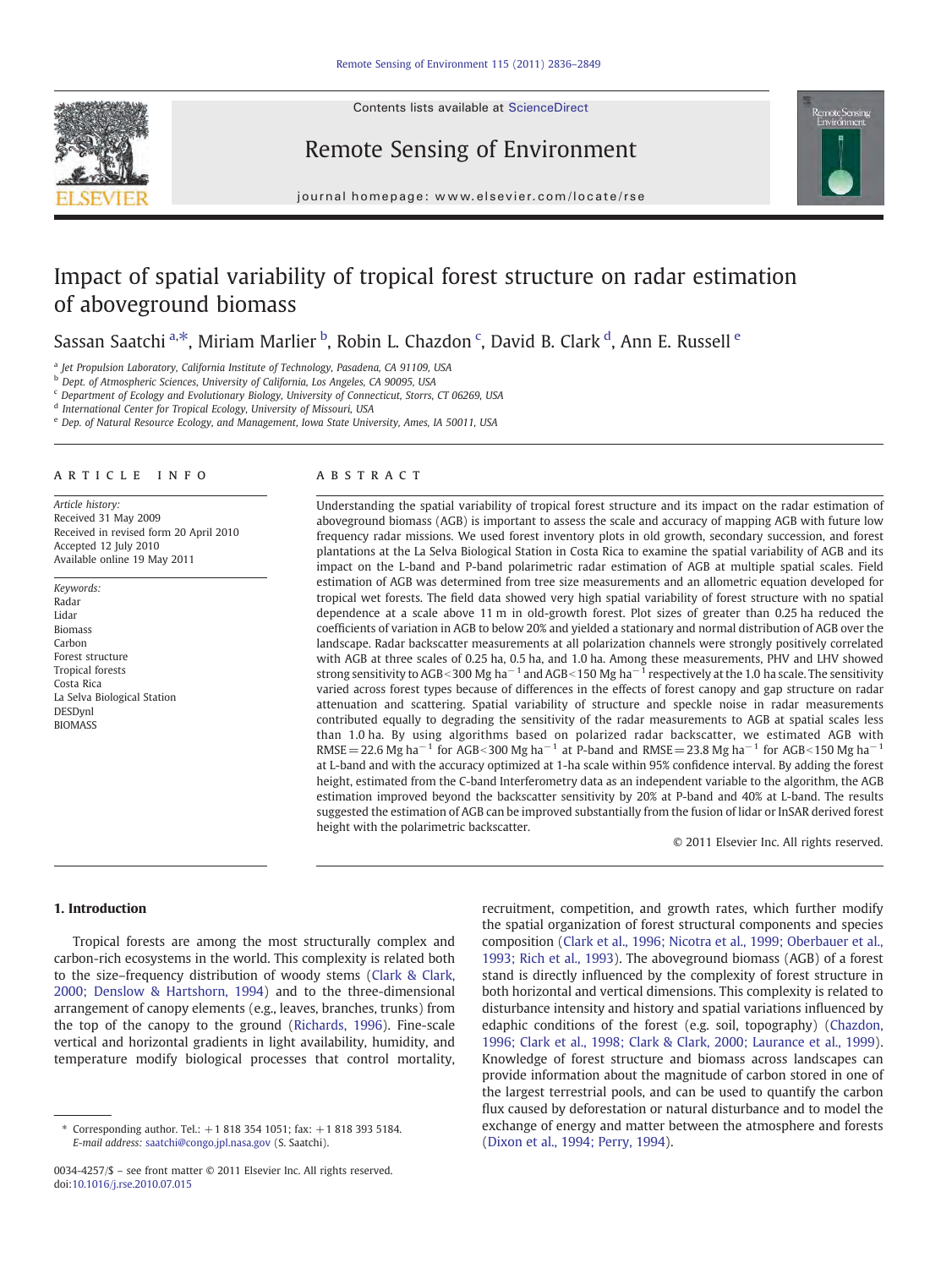<span id="page-1-0"></span>Because biomass can only be measured directly through destructive sampling, it is usually estimated based on structural measurements such as tree diameter and height. Although field biomass estimation methods are useful for local-scale studies, other methods such as interpolation by geospatial analysis or remote sensing techniques are necessary for the inventory of biomass over extensive regions. In both cases, the underlying spatial variability of forest biomass must be assessed to permit accurate interpolation or estimation from remote sensing data. In most remote sensing techniques, an empirical correlation between estimated forest biomass and the measurement of a forest structural parameter (e.g. height, volume, crown size) or the intensity of EM energy (or the ratio of energy at different wavelengths) received by the instrument is the basis for estimation of biomass distribution over a region. Among remote sensing techniques, active sensors such as lidar and radar provide the measurements suitable to estimate biomass at various spatial scales ([Drake et al., 2003; Saatchi & Moghaddam, 2000](#page-12-0)).

Here we investigate the sensitivity of radar backscatter measurements at two wavelengths to aboveground biomass of a Tropical Wet Forest in Costa Rica. We examine how the spatial variability of forest biomass and the intrinsic spatial and measurement errors in radar observations impact the accuracy and the spatial resolution of biomass estimation. The results are then discussed in the context of two new spaceborne missions, DESDynl and BIOMASS, designed by NASA and ESA (European Space Agency) respectively.

### 2. Study area and data

#### 2.1. Study area

The La Selva Biological Station is located near the Sarapiquíı River in northeast Costa Rica (Fig. 1). Over its 46-year history, La Selva has become one of the most heavily studied tropical forests in the world [\(Clark, 1990; McDade et al., 1994](#page-12-0)). This 1536-ha area is composed of a mixture of lowland old-growth and secondary Tropical Wet Forest [\(Clark & Clark, 2000; Guariguata et al., 1997; Holdridge et al., 1971](#page-12-0)), abandoned pasture, current and abandoned plantations, and agroforestry plots ([Menalled et al., 1998](#page-12-0)). Elevation ranges from approximately 35 to 135 m above sea level, with a north–south gradient resulting in higher elevations and steeper slopes to the south where the reserve borders on the Braulio Carrillo National Park. The soils at La Selva are primarily a mixture of inceptisols (particularly in alluvial terraces) in the north and residual ultisols to the south [\(Clark et al.,](#page-12-0) [1998\)](#page-12-0). These variations in soil and topography do not have a major impact on the magnitude of forest aboveground biomass, although they do impact stem size, density, stand dynamics, wood density, and the spatial heterogeneity of biomass [\(Baker et al., 2004](#page-12-0); Chave et al., 2005; [Clark & Clark, 2000; Saatchi & Moghaddam, 2000](#page-12-0)). Because of the variety of land cover types and the wealth of ancillary data (e.g., soil, topography, forest structure) available, La Selva is an excellent site for assessing variation in forest biomass over a variety of land use history types.

#### 2.2. Field data

We acquired five different sets of inventory data [\(Table 1](#page-2-0)), covering variations of forest structure ranging from abandoned pasture to old-growth wet forests within and surrounding the La Selva Biological Stations (Fig. 1).

Carbono Plots: This set included 18 0.5 ha plots (each 50 m $\times$ 100 m) that were part of the landscape-scale study of carbon storage and flux in old-growth forests (Carbono project) ([Clark &](#page-12-0) [Clark, 2000](#page-12-0)). The inventory data were collected for woody stems≥10 cm DBH (diameter at breast height) above buttresses. Aboveground biomass (AGB) was computed by using tropical wet forest allometric equation developed by [Brown \(1997\)](#page-12-0).

$$
AGB(\text{kg}) = 21.297 - 6.95DBH + 0.740DBH^2 \tag{1}
$$

BOSQUES plots: We acquired data from four 1 ha plots from the BOSQUES project focused on studying the dynamics of regeneration in wet tropical secondary forests [\(Chazdon et al., 2005](#page-12-0)).



Fig. 1. Land use patterns and approximate location of sample plots with and surrounding the La Selva Biological Station overlaid on Landsat ETM imagery.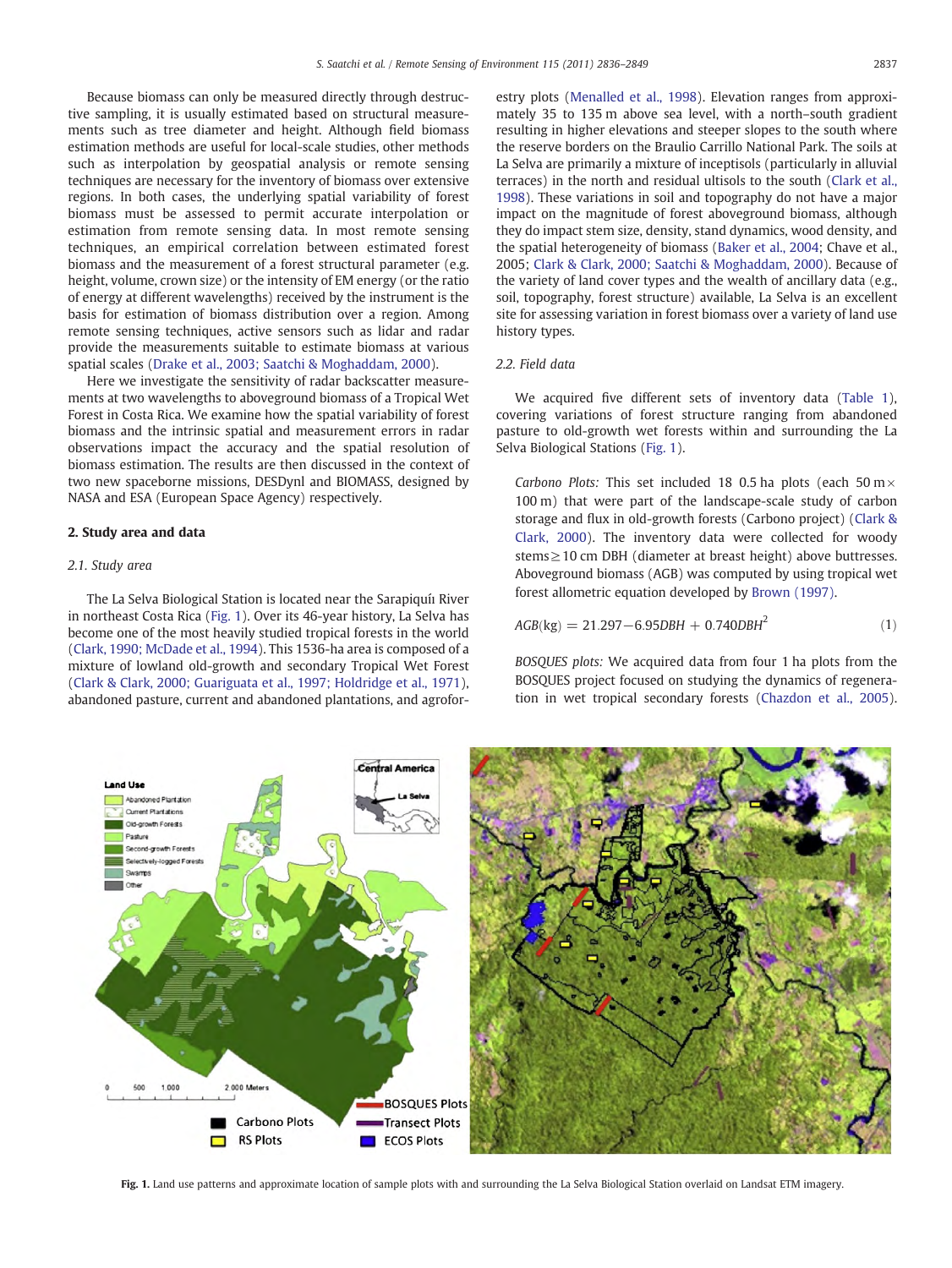#### <span id="page-2-0"></span>Table 1

List of forest inventory plots within and surrounding La Selva Biological Station, Costa Rica.

| Plot name             | Source     | No.   | Size | Vegetation type                               | Basal area range       | AGB range             |
|-----------------------|------------|-------|------|-----------------------------------------------|------------------------|-----------------------|
|                       |            | plots | ha   |                                               | $M^2$ ha <sup>-1</sup> | $Mg$ ha <sup>-1</sup> |
| Carbono               | D. Clark   | 18    | 0.5  | Old growth forest                             | $18 - 29$              | 124-200               |
| Transects             | S. Saatchi | 6     | 1.0  | Old secondary and primary forests             | $20 - 31$              | $44 - 516$            |
|                       |            |       | 0.5  |                                               |                        |                       |
| <b>BOSQUES</b>        | R. Chazdon | 4     | 1.0  | Secondary forest age 16-30                    | $17 - 30$              | 132-198               |
| Peje Annex            | A. Russell | 40    | 0.25 | Mixed tree plantations                        | $9 - 51$               | $36 - 237$            |
| AIRSAR campaign plots | S. Saatchi | 8     | 1.0  | Fallow and young secondary forests (age 1–12) | $11 - 14$              | $7 - 73$              |

Inventory data included diameter of all trees≥5 cm DBH and AGB using allometric Eq. [\(1\)](#page-1-0). The field data was acquired in 2004, the same year the remote sensing data was acquired.

Remote Sensing Plots: We gathered data over 8 other 1.0 ha plots in areas dominated by low biomass forests (two abandoned pasture, one young secondary forest less than 10 year old, one young fallow, two secondary forests about 10 year old and two agroforestry sites). These plots represented biomass values ranging from less than10 Mg ha<sup>-1</sup> to less than 200 Mg ha<sup>-1</sup>. Inventory of forest plots included trees≥5 cm DBH. Forest AGB values were computed using Eq. [\(1\).](#page-1-0) For pasture plots, woody biomass of trees was computed using the same approach.

Transect plots: This data set was collected during 2007 field campaign and included 6 1.0 ha  $(20 \text{ m} \times 500 \text{ m})$  and 2 0.5 ha  $(20 \text{ m} \times 250 \text{ m})$  transect plots in old-growth and old secondary forests ( $>$ 20 years) within and surrounding the La Selva station. In all transects, we measured DBH (diameter at breast height) of all trees≥10 cm diameter above buttresses, height of trees with visible crowns using inclinometer and laser range finder, and gap density using the fish-eye digital photography. We divided the transects into smaller 0.25 ha plots  $(20 \times 125 \text{ m})$  to increase the number of points used in remote sensing data analysis and to capture the small scale variability in forest structure. We refer to these plots as transect plots. Tree diameters from these transects were transformed into AGB using the allometric Eq. [\(1\).](#page-1-0)

ECOS Plots: The third data sets came from ECOS Project (Tree Species Effects on Ecosystem Processes: [http://www.nrem.iastate.](http://www.nrem.iastate.edu/ECOS/index.html) [edu/ECOS/index.html](http://www.nrem.iastate.edu/ECOS/index.html)) that included 40 0.25 ha  $(50 \text{ m} \times 50 \text{ m})$ plots out of 60 plots established in the Peje Annex of La Selva on a degraded landscape with tree plantations ([Russell et al., 2007](#page-12-0)). The study area was cleared in 1955 by burning the slash and was under pasture and grazing until 1987. The experimental plantation was established in 1988 to study the impact of 11 native tree species on the soil properties. The inventory data included the tree density, diameter, height, and AGB. For these sites, species based allometric equations were used to estimate AGB for 0.25 ha plots.

We combined all the plots to develop a new set of plots at 0.25, 0.5, and 1.0-ha sizes for the multi-scale analysis of remote sensing data. We compiled 92 0.25-ha plots by breaking the 0.5 and 1.0-ha plots into 2 and 4 0.25-ha plots respectively. Similarly, we regrouped smaller plots to create a total of 49 0.5-ha plots and 28 plots of 1.0-ha in size. In the process, we assumed the 0.5-ha Carbono plots located within the old-growth forests of La Selva could be combined to represent 1.0-ha plot biomass values. This assumption was justified after performing the analysis for the spatial variability of forest AGB and was primarily used to allow us to combine pixels from remote sensing data to represent the average biomass of 1.0-ha size plots.

The accuracy of AGB values estimated from field measurements could not be assessed due to lack of destructive sampling of trees within the study area and the use of allometric equations developed elsewhere. However, some factors relating to the AGB accuracy were evaluated. Data from small (0.04 ha) sampling plots within the 1.0 ha transects showed that trees with  $5 \text{ cm}$ <DBH<10 cm contributed approximately 5–10% of AGB, with higher numbers associated with secondary-growth forests. The contribution of trees less than 5 cm in DBH could be approximately the same ([Montgomery & Chazdon,](#page-12-0) [2001](#page-12-0)). Other studies have shown that errors from allometric equations in tropical forests can range from  $\pm 10\%$  to  $\pm 25\%$  ([Brown](#page-12-0) [1997; Chave et al., 2005\)](#page-12-0). Knowledge of species level allometry, wood density, tree height, and the size of sampling plots will improve the accuracy of AGB. In this study, we expect that the AGB values associated with plots at various scales may have uncertainties varying from  $\pm 5\%$  to  $\pm 20\%$  from young secondary-growth to old-growth forests.

#### 2.3. Remote sensing data

In March of 2004, the NASA/JPL (Jet Propulsion Laboratory) airborne SAR system, AIRSAR on the NASA DC-8 aircraft acquired polarimetric images along with simultaneous interferometric TOPSAR data over La Selva Biological Station. The entire La Selva was covered in various modes by changing the altitude, baseline, and repeat time in order to develop a baseline dataset to explore the application of polarimetric and InSAR techniques in tropical forests. The AIRSAR was operating at P-band (435 MHz, 20 MHz bandwidth), L-band (1.25 GHz, 40 MHz bandwidth) in fully polarimetric modes and Cband (5.3 GHz, 40 MHz bandwidth) at vertical polarization (VV) and interferometric mode. The polarized backscatter values derived from these measurements are HH, HV, and VV at both L-band and P-band frequencies, with H and V representing the horizontal and vertical transmit and receive polarizations. Data sets used in this study are acquired in 5 m spatial resolution at L-band and C-band and 10 m resolution at P-band, over a 12 km wide swath with incidence angles ranging from about 20 to 60° with approximately 45° at the center of the swath. All images were terrain corrected using the digital elevation data acquired by the TOPSAR interferometric modes and ground control points ([Fig. 2\)](#page-3-0). The images were also orthorectified in a Universal Transverse Mercator (UTM) projection using the available Quickbird data with a large number of ground control points that provided registration accuracy of approximately 15 m (1.5 pixels). The radar images were kept at 10 m resolution for further data analysis.

In addition to radar data, we had access to DEM (Digital Elevation Model) derived from lidar data acquired by the airborne Laser Vegetation Imaging Sensor in 2005. LVIS is a medium-altitude, medium- to large footprint imaging laser altimeter, designed and developed at NASA's Goddard Space Flight Center. LVIS digitizes the entire return signal, thus, providing a waveform relating to the vertical distribution of intercepted canopy and ground surfaces within each footprint ([Blair et al., 1999; Dubayah & Drake, 2000](#page-12-0)). From LVIS data, we used the ground elevation (DEM) and canopy height metrics posted at 20 m grid cell over the La Selva. The DEM was measured as elevation above sea level and had an absolute accuracy of 3.37 m [\(http://www.ots.ac.cr/](http://www.ots.ac.cr/)). The gridded LVIS DEM and the radar images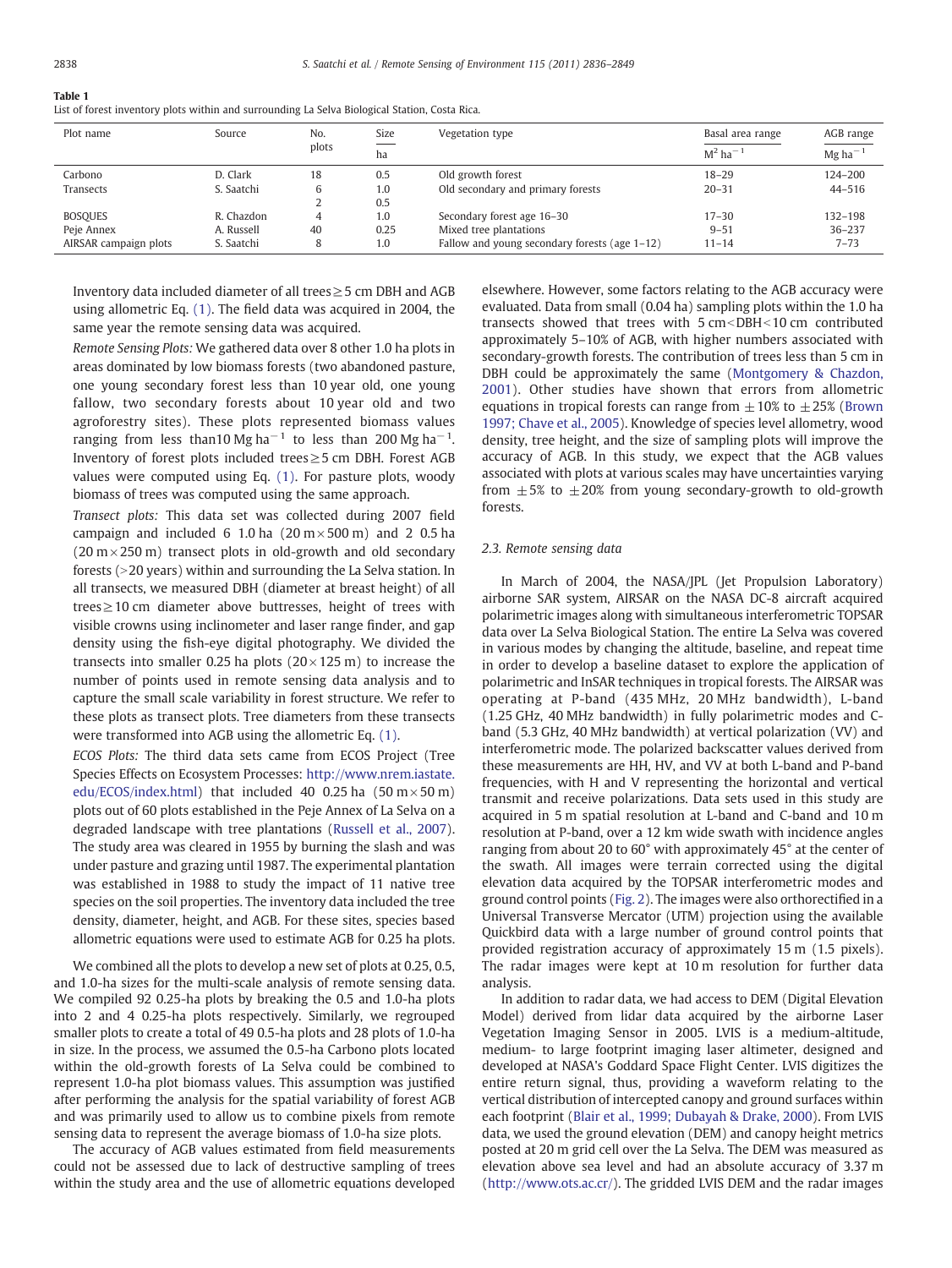<span id="page-3-0"></span>

Fig. 2. AIRSAR polarimetric radar imagery and InSAR measured surface elevation acquired over the La Selva region in March 2004. The P-band and L-band images are false color composites with HH as red, HV as green, and VV as blue channels.

were co-registered to an accuracy of less than 1 pixel. The height metrics were RH100 and RH50. RH100 is the height of the first lidar return from the canopy minus the ground return, representing the maximum height of the forest canopy within the lidar footprint. RH50 is the 50% quantile metric, which represents the height below which 50% of the waveform energy is located ([Drake et al., 2002](#page-12-0)).

### 3. Methods

# 3.1. Spatial variation of forest biomass

We analyzed the ground data using three different methods to understand and quantify the spatial variations of AGB. First, we analyzed the distribution of AGB in plots ranging from 0.01-ha to 1.0 ha by sub-dividing transect and RS plots over mature forests and old secondary forests. Second, we analyzed the variations of AGB within the plots by using the coefficient of variation of plot AGB. The analyses were performed in a completely nested approach, so that all the tree data used in 0.01 ha analyses are included in every analysis for larger plot sizes [\(Clark & Clark, 2000\)](#page-12-0). Third, we used variograms to test for spatial autocorrelation in the AGB data. Variograms are a geostatistical technique to detect spatial autocorrelation between samples of a quantitative variable (e.g. AGB) [\(Isaaks & Srivastava, 1989](#page-12-0)). In a variogram, the averaged squared difference in the value of a variable between all pairs of plots is computed across distance intervals (lag classes). The output is often presented as a variogram plot of the average semivariance versus distance classes. The semivariance converges at a distance for which values are no longer spatially autocorrelated and are spatially independent. Three parameters estimated from the variogram model quantify the scale of spatial dependence: the nugget refers to y intercept and represents either the microscale variations or measurement errors. The sill refers to maximum value of semivariance signifying the total variance in the data. The range refers to the distance at which the semivariance reaches 95% of the sill. These parameters are estimated from spherical models that are fitted to the empirical variograms using a non-linear least squares method (Isaaks & Srivastava, 1989). All spatial statistics were computed using GS+ software (Gamma Design Software, Plainwell, Michigan). The empirical variograms were calculated using AGB of 0.01-ha subplots from all Carbono and transect plots and with a lag distance of 10 m.

#### 3.2. Sensitivity of radar backscatter to AGB

To assess the accuracy of AGB estimation from radar measurements, we examined the overall sensitivity of the radar backscatter to AGB and quantified the errors associated with the estimation algorithm. We investigated the impact of the spatial variation of the forest structure and errors associated with the geolocation of the plots, measurement geometry, and the speckle noise. In general, at low frequencies (e.g. L-band and P-band) the radar transmitted energy, in the form of an electromagnetic pulse, penetrates into the forest canopy and reflects back from forest components such as leaves, branches, stems, and underlying soil. Knowing the magnitude of transmitted and received energy, a physical relationship, based on electromagnetic theory, has been developed to relate the ratio of these energies to properties of the forest. The measurements are performed in a combination of transmit and receive polarizations (H: Horizontal, and V: Vertical), at an off-nadir incidence angle, and at a spatial resolution projected on the radar range direction. Therefore, radar backscatter measurement at any frequency and polarization combinations (e.g. HH, HV, VV) depends on two sets of parameters: 1. Measurement geometry such as incidence angle and location and size of the image pixels with respect to the size and the orientation of plots. 2. Forest structural parameters such as the size (volume) and density (number per resolution cell) of trees, orientation of the forest components (leaves, branches, stems), underlying surface condition (moisture, roughness, and slope), and the dielectric constant that in turn depends on the vegetation water content or specific gravity (i.e. the wood density). Dependence on these variables makes radar measurements sensitive to forest AGB ([Dobson et al., 1995; Saatchi &](#page-12-0) [Moghaddam, 2000\)](#page-12-0).

Depending on the wavelength of the measurement, the radar backscatter from a forest can be related to scattering from live stems, branches, and foliage based upon their abundance and moisture content within a resolution cell as:

$$
\sigma_{pq}^0 \in f_{pq}(\eta_i, V_i, \varepsilon_i)
$$
\n(2)

Where  $f_{pq}$  is a function averaged over all possible orientation and size distributions, and p and q represent the transmit and received polarizations. The forest components (stems, branches, leaves) within a unit area of the radar image pixel are represented by density of trees  $η$ <sub>i</sub>, volume V<sub>i</sub>, and dielectric constant ε<sub>i</sub>. Eq. (2) symbolically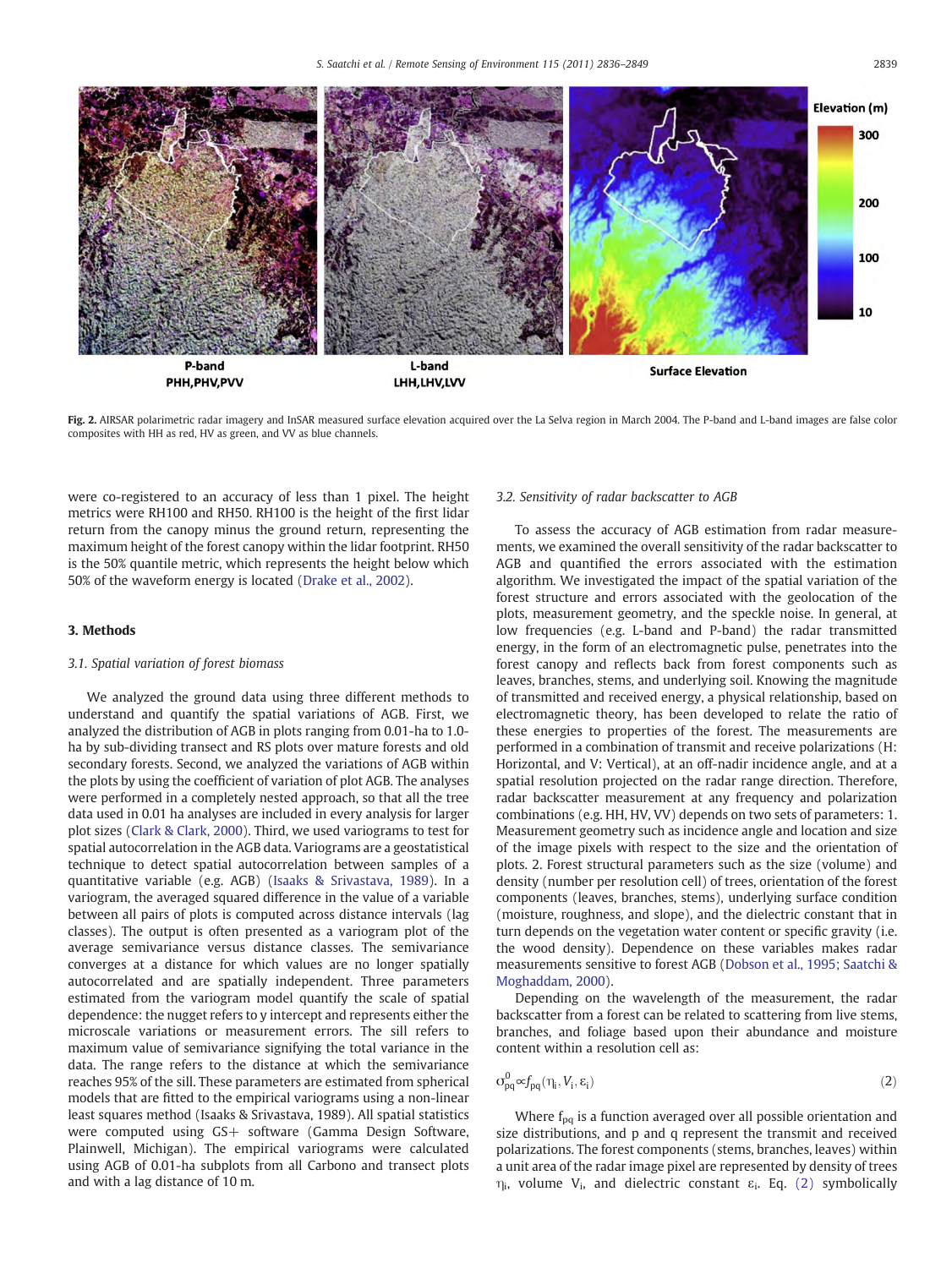<span id="page-4-0"></span>represents the radar backscatter relationship to forest structure and wood density that, along with orientation and tree size distributions, can be used to generate a model for estimating forest volume or biomass.

In forestry applications, this model is simplified to a parametric or regression type relationship designed to directly estimate the AGB. To examine the sensitivity of radar backscatter measurements to AGB, first, we calculate the value of backscattering coefficient at each polarization normalized for incidence angle by normalizing the pixel value with the cos ( $\theta_0$ ) [\(Ulaby et al., 1982](#page-13-0)). The normalized value of backscattering coefficient is shown by  $\gamma_{pq}$ , where p and q are either H or V and represent the received and transmitted polarizations respectively. This value is often represented in logarithmic scale in decibels (dB), but here it has been transformed to linear scale in  $m^2 m^{-2}$  for simplicity of data analysis. We examine the value of backscattering coefficients in terms of AGB at L-band and P-band frequencies at various spatial scales.

#### 3.3. Estimation of AGB from radar backscatter

Estimation of AGB from radar backscatter was performed by using a statistical regression model between AGB and the radar backscatter at different polarizations. Based on previous studies, the regression model was developed between an unknown power of AGB and a linear combination of backscatter measurements at three polarizations ([Ranson & Sun, 1994; Saatchi et al., 2007](#page-12-0)):

$$
AGB^{\lambda} = a_0 + a_1 \gamma_{HH} + a_2 \gamma_{VV} + a_3 \gamma_{HV}
$$
\n(3)

Where the unknown coefficients ( $\lambda$ ,  $a_0$ ,  $a_1$ ,  $a_2$ , and  $a_3$ ) will be determined statistically by using radar measurements and field data at three spatial scales of 0.25, 0.5, and 1.0 ha. The analysis also included the use of single polarization or dual-polarization radar data in order to simulate the accuracy of AGB when only one or two channels are available in future spaceborne radar data at L-band and P-band. The overall form of the regression model used in this study may not be ideal when used for all combinations of frequency and polarizations. However, it will provide us with a simple algorithm to test the performance of radar measurements. In the regression model, we also assume that the backscatter coefficients are normalized by incidence angle and have been projected on the ground using available surface topography over La Selva. In an ideal case, where there are large variations in surface topography, a more complex algorithm can be developed that includes the impact of surface slope on scattering mechanism of radar signal within the forest [\(Saatchi et](#page-12-0) [al., 2007](#page-12-0)).

#### 3.4. Forest height index from InSAR measurements

In addition to the polarimetric backscatter measurements, we also make use of the elevation measured by Interferometric SAR (InSAR) measurements at C-band and VV polarization to estimate the vegetation height. Over vegetated surfaces, the InSAR measures a height below the vegetation canopy known as the height of scattering phase center. This height is given by ([Zebker & Villasenor, 1992\)](#page-13-0):

$$
h_{\rm s} + h_{\rm sc} = H - \rho \cos(\alpha - \theta)
$$
  
\n
$$
h_{\rm sc} = H - h_{\rm s} - \rho \cos\left(\alpha - \sin^{-1}\left(\frac{\Delta \Delta \phi}{4\pi B}\right)\right)
$$
\n(4)

Where  $h_s$  and  $h_{sc}$  are the surface (bald earth) elevation and the height of the scattering center respectively. The radar platform is located at an altitude of H, the InSAR baseline distance is given by B, and the angle by  $\alpha$ . The phase difference measured by the radar is given by  $\Delta\phi$  and the range distance to the center of the pixel is approximately given by  $\rho$ . In Eq. (4) all parameters are given except h<sub>s</sub> and  $h_{sc}$ . For the surface elevation, we use the digital elevation data provided by the lidar measurements of underlying forest surface acquired in 2005. Once  $h_{sc}$  is derived from Eq. (4), it can be used directly in the regression model to improve the estimation of AGB. The value  $h_{sc}$  represents the average forest height weighted by the canopy density or the basal area ([Sarabandi & Lin, 2000\)](#page-13-0). That is, for forests of open canopy or relatively low basal area,  $h_{sc}$  is smaller than for forests with dense canopy cover. We refer to  $h_{sc}$  as the height index throughout the paper and examine its contribution to improve the biomass estimation using the following relationship:

$$
AGB^{\lambda} = a_0 + a_1 \gamma_{HH} + a_2 \gamma_{VV} + a_3 \gamma_{HV} + a_4 h_{sc}
$$
 (5)

Where the linear dependence on the height index is justified from recently developed relationships between average or basal area weighted heights and the aboveground biomass [\(Drake et al., 2002;](#page-12-0) [Lefsky et al., 2005\)](#page-12-0).

#### 4. Results

#### 4.1. Spatial variability in biomass

There are various uncertainties in estimating the AGB of a sample plot. Under the assumption that the allometric models are perfect and the tree-level uncertainties average out at the stand level, a typical error of 10% of the mean for AGB estimates can be encountered for plot sizes of one-quarter of a hectare (0.25-ha) ([Chave et al., 2003](#page-12-0)). Spatial variability of forest structure, large effects of individual trees with large DBH, lack of sampling of small trees (DBH $<$ 5 cm), and errors in measuring DBH of trees in the field (trees with buttresses) are the main sources of errors in estimating the biomass of a forest stand.

First, we analyzed the distribution of AGB in old-growth forests for sub-plots of varying sizes and tested for normality of the data ([Fig. 3](#page-5-0)). This analysis showed that at smaller sub-plots, the AGB distribution was skewed to the left and had a large range from 0 to 1342 and 20 to 542 Mg ha<sup>-1</sup> for of 0.01-ha (10 m × 10 m) and 0.04 ha (20 m × 20 m) sub-plots respectively. For larger sub-plots (0.25–1.0 ha) we combined the Carbono plots and transects to create the histograms. The results suggested that 0.25-ha  $(50 \text{ m} \times 50 \text{ m})$  is the minimal size required for a normal distribution of biomass. An indicator for the normality was the symmetric probability distribution and small skewness and kurtosis. The Shapiro–Wilk normality test was performed on the distributions and it was shown that for plots greater than or equal 0.25 ha, the distributions passed the test ( $p>0.05$ ).

We combined transect and Carbono plots to examine variations in AGB with plot size in terms of the coefficient of variations (CV) [\(Fig. 4\)](#page-5-0). As the plot size increased, CV continued to decrease to approximately 10% at the 1.0 ha plot size. At smaller plots, the possibility of occurrence of a large tree can create heterogeneity in forest structure and large variations in biomass. These variations are averaged out at lager plot sizes. The CV values at 1.0 ha scale were computed by using the 1.0 ha transect plots in old-growth forests and by combining 18 0.5 ha Carbono plots to virtually generate 9 1.0 ha plots. As the Carbono plots are separated from each other and have no spatial correlations, we expect the CV values represent the upper bound to the coefficient of variations at 1.0 ha scale because contiguous 1.0 ha plots have less variations.

To assess the scale of spatial dependence, we analyzed semivariograms of forest biomass for 18 Carbono plots and 8 transects. Spherical models with lag distances of 5 to 100 m provided excellent fits to all stands with average  $R^2$  of 0.93. In all cases, the forest biomass showed very high spatial variability with average range of about 11 m, suggesting neighboring sub-plots from 0.01 ha in size to 1.0 ha are statistically independent. In other words, the AGB in sub-plots in forest stands is not significantly autocorrelated at a scale larger than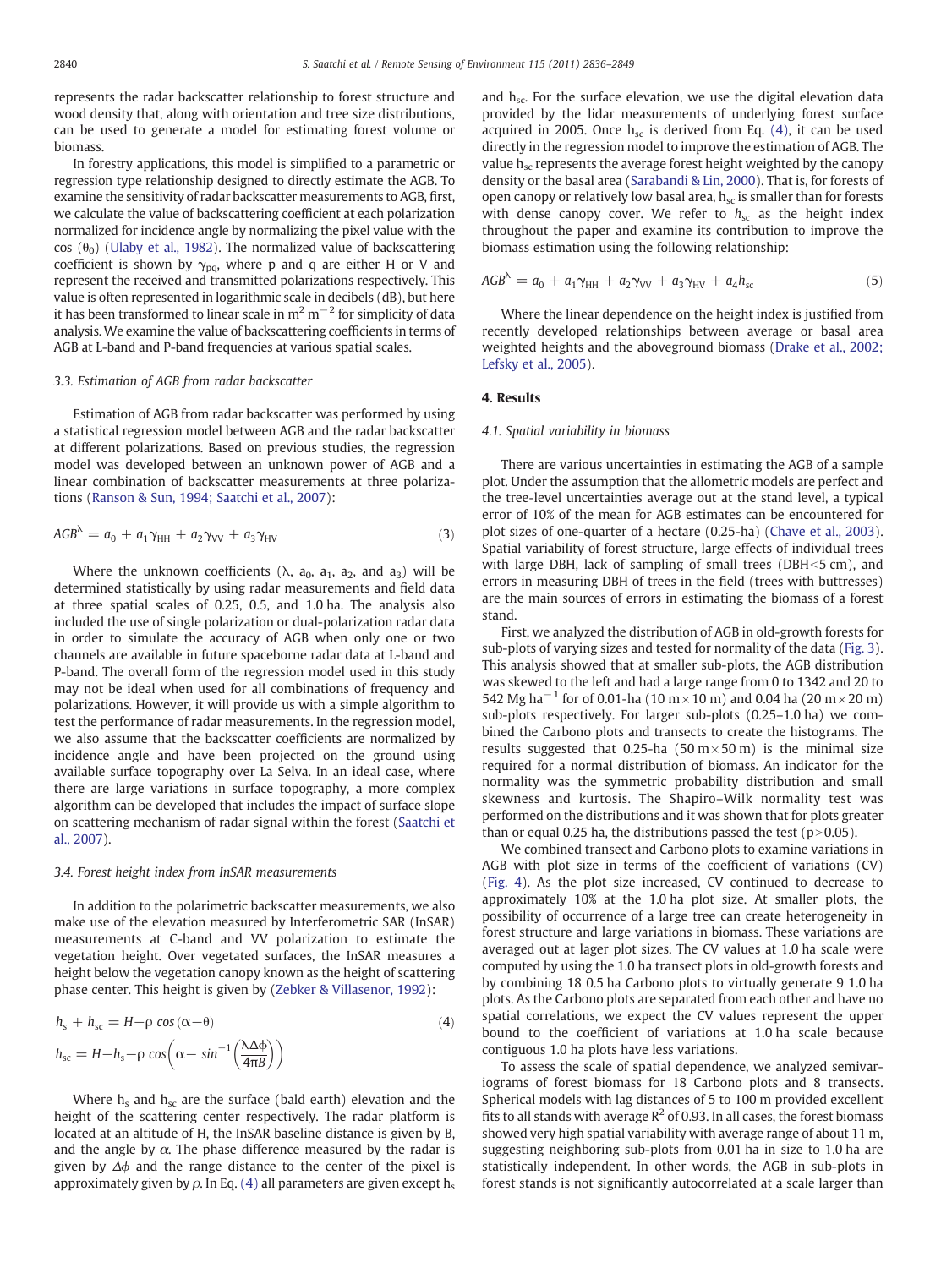<span id="page-5-0"></span>

Fig. 3. Distribution of forest biomass over the old-growth forests sampled at different plot size using the Carbono and transect plots: (a) 0.01 ha plot size, (b) 0.04 plot size, (c) 0.25 ha plot size, (d) 0.5 ha plot size, and (e) 1.0 ha plot size.

11 m. The semivariogram analysis for La Selva plots confirmed the results obtained in the 50-ha plot of Barro Colorado Island in Panama [\(Chave et al., 2003\)](#page-12-0). A similar independent study, using Carbono plots in La Selva showed autocorrelations in forest biomass dropped to insignificant at distances larger than 11 m (David Clark, Personal Communication). This analysis will not provide any significant information about the variability of the forest biomass at scales larger than 1.0 ha.



Fig. 4. Coefficient of variation of ground-estimated aboveground biomass in relation to plot size for old-growth forests of Carbono and transect plots.

#### 4.2. Radar backscatter sensitivity to biomass

Normalized backscatter coefficients at HH, HV, and VV polarizations were extracted from 10 m pixel resolutions for plot sizes at 0.25, 0.5, and 1.0 ha. The results for L-band and P-band frequencies are shown in [Figs. 5 and 6.](#page-6-0) A power–law relationship was the optimum fit to the normalized backscatter data with respect to the aboveground dry biomass in all cases. At both frequencies, the scale of analysis did influence the relationship between AGB and backscatter. As the scale of analysis increased from 0.25 ha to 1.0 ha, the r-squared correlation between backscatter and AGB improved, largely due to the spatial averaging of the radar data and the reduction of speckle noise. The improvement from 0.25 to 0.5 ha was due to both reduction in the speckle noise and the errors due to geolocation and orientation of the plots. Whereas, the improvement from 0.5 to 1.0 ha plots was mostly due to averaging a larger number of pixels and hence the reduction of speckle noise. Although all polarizations showed similar trends with respect to increasing AGB, there were clear distinctions among them in terms of backscatter level and sensitivity to biomass. In both frequencies, the HV sensitivity to biomass was much higher and the relationship improved much higher than other channels as the scale of measurement increased. However, at L-band the sensitivity to biomass decreased rapidly at 100 Mg ha<sup> $-1$ </sup> at 0.25 ha and with slightly higher value of 100–150 Mg ha<sup> $-1$ </sup> at the 1.0 ha scale.

The P-band results showed a very strong relationship to AGB over the entire range, with gradual loss of sensitivity at AGB>200 Mg ha<sup>-1</sup>. The r-squared correlation between P-band channels and AGB was almost above 0.7 in all cases and improved with increases in spatial scale.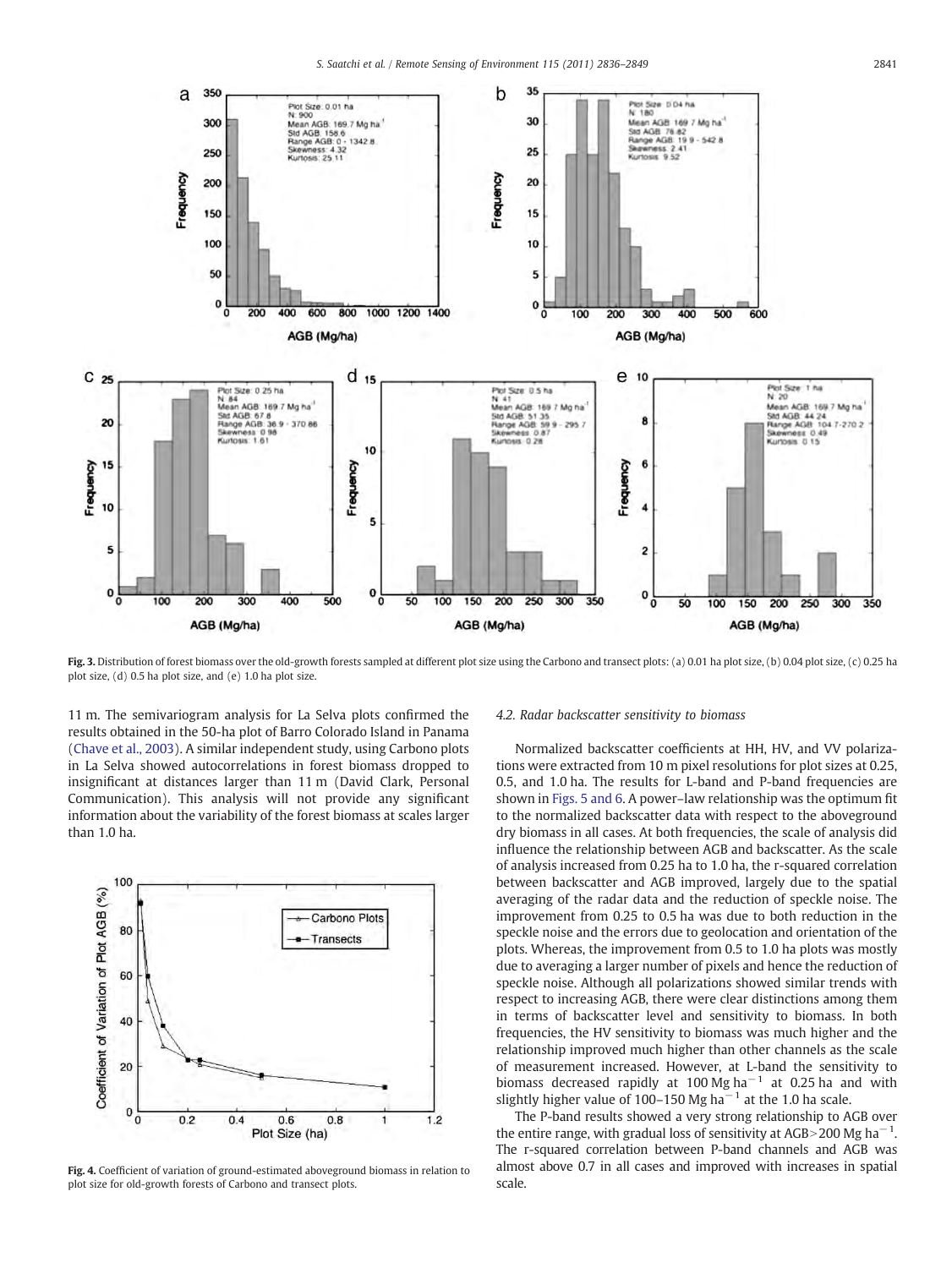<span id="page-6-0"></span>

**Fig. 5.** Relationship of L-band radar backscatter power (m<sup>2</sup> m<sup>-2</sup>) at three polarizations of HH, HV, and VV with the aboveground biomass (Mg ha<sup>-1</sup>) and at three scales: (a) 0.25 ha (b) 0.5 ha, and (c) 1.0 ha.

To further examine the sensitivity at 1.0 ha spatial resolution, we calculated the differences in backscatter power for every 50 Mg ha<sup> $-1$ </sup> and transformed the power in dB values for radar calibration purposes. The dynamic range from low to high biomass values averaged over all polarizations was approximately 7.0 dB for L-band and 11 dB for P-band, with the largest portion of dynamic range for the AGB<0–100 Mg ha<sup>-1</sup>. At the L-band frequency, the biomass values above 100 Mg ha<sup> $-1$ </sup> covered less than 2 dB of backscatter power, whereas, at P-band this range was about 4.5 dB ([Table 3](#page-7-0)).

Given the overall sensitivity of backscatter power to AGB, we used Eqs. [\(3\) and \(4\)](#page-4-0) to develop regression models to estimate AGB for a combination of polarized backscatter at L-band and P-band frequencies. The first step in the regression analysis was to estimate λ, the power of the AGB. This step was done using the REGRESS routine in IDL to perform a multi-variable linear regression analysis. The estimated values of λ for models including dual or all polarizations at L-band and P-band ranged between 0.34 and 0.58. In order to obtain a single value of  $\lambda$  for all cases, we simulated equations with  $\lambda$  values ranging from 0.34 to 0.58 for all model runs, and calculated the residual errors in biomass estimation between optimum and simulated  $\lambda$  for all models and choose the  $\lambda$  with the least residual error. In all cases, the best relationship was found for  $\lambda = 0.47$ . We set  $\lambda = 1/2$  for all regression models for simplicity and comparability of models. The regression models were performed for the single-polarization dual-polarization with (HH, HV), and the quad-polarization with HH, HV, VV (HV = VH in all measurements) backscatter power.

#### 4.3. L-band estimation of biomass

Estimation of AGB from L-band measurements was performed for single and multiple polarized backscatter at three spatial scales and results are summarized in [Table 2](#page-7-0). The root-mean-squared errors (RMSE) for the entire range were calculated by using two methods: 1. The leave-one-out cross-validation approach where the RMSE error is estimated by calculating the errors associated with an algorithm developed from all sample points except one. 2. The hold-out approach where the generalization error is estimated by retaining a subset of sample points (20%) as validation set. For RMSE of biomass values less than 200 and 100 Mg ha<sup> $-1$ </sup> we only used the leave-one-out approach because of the limited sample size.

Errors associated with single polarization measurements were approximately the same for HH and HV across the scales with the exception of 1.0 ha plots where biomass estimation improved for LHV especially for AGB <100 Mg ha<sup> $-1$ </sup>. For all scales, the error associated with the single polarization algorithm was larger than 20% of the mean biomass. The error reduced to approximately 10–15% for dual polarization



**Fig. 6.** Relationship of P-band radar backscatter power (m<sup>2</sup> m<sup>-2</sup>) at three polarizations of HH, HV, and VV with the aboveground biomass (Mg ha<sup>-1</sup>) and at three scales: (a) 0.25 ha, (b) 0.5 ha, and (c) 1.0 ha.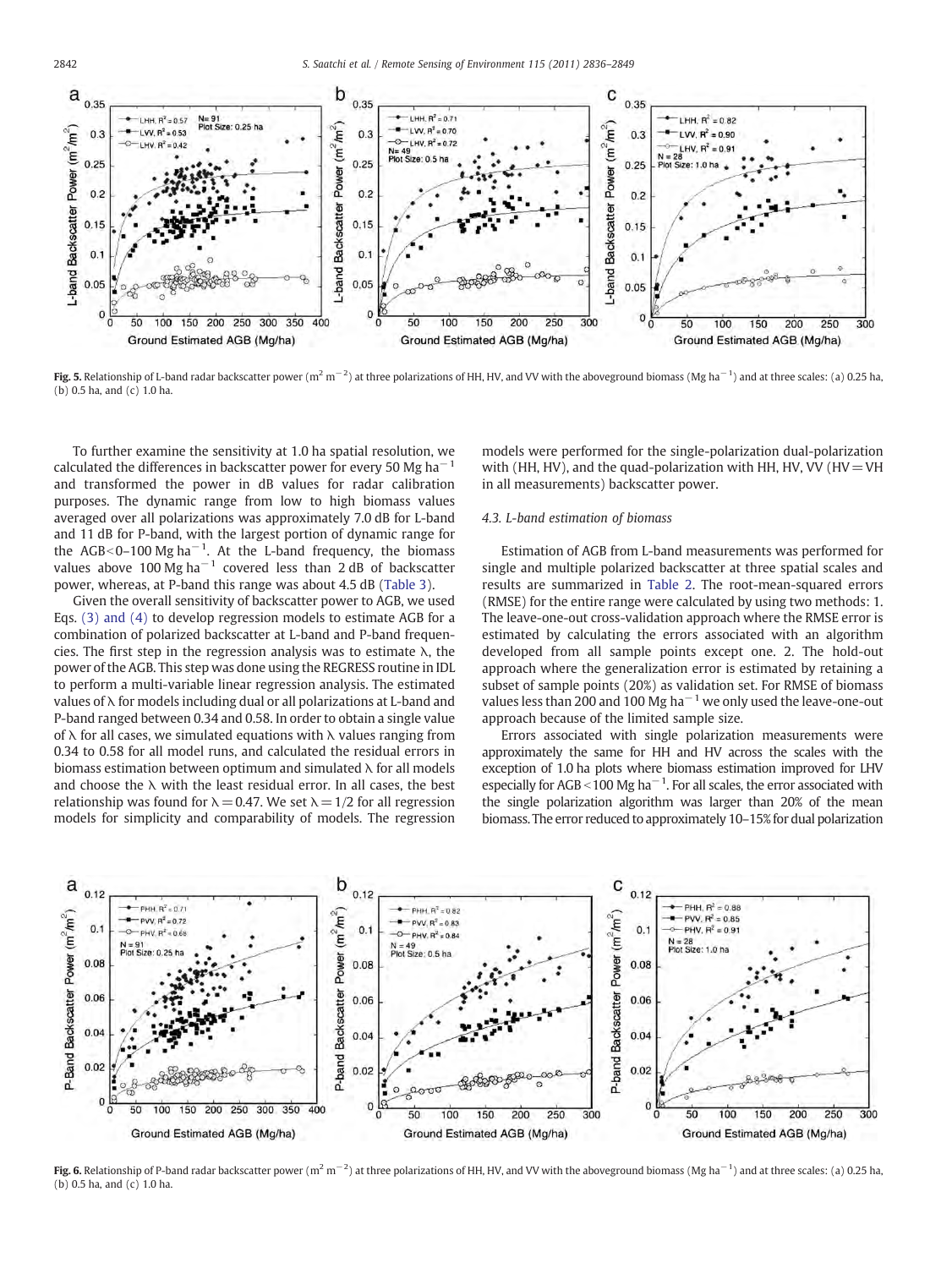#### <span id="page-7-0"></span>Table 2

Radar backscatter dynamic range and biomass estimation accuracy for a combination of L-band and P-band polarizations at three spatial scales of 0.25 ha, 0.5 ha, and 1.0 ha.

| Radar channels |             | $0.25$ ha                              |       |                       |                       |                       |  |  |  |
|----------------|-------------|----------------------------------------|-------|-----------------------|-----------------------|-----------------------|--|--|--|
|                |             | AGB range: 7-370.9 Mg ha <sup>-1</sup> |       |                       |                       |                       |  |  |  |
|                |             | $\gamma^0$ range                       | $R^2$ | RMSE all              | RMSE $(<200)$         | RMSE (<100)           |  |  |  |
|                |             |                                        |       | $Mg$ ha <sup>-1</sup> | $Mg$ ha <sup>-1</sup> | $Mg$ ha <sup>-1</sup> |  |  |  |
|                | <b>LHH</b>  | $-12.6, -4.8$ 0.42 51.6 (56.1)         |       |                       | 43.9                  | 42.3                  |  |  |  |
|                | <b>LHV</b>  | $-20.9, -10.2$ 0.39                    |       | 53.4 (58.2)           | 36.8                  | 43.9                  |  |  |  |
|                | <b>LVV</b>  | $-14.4, -5.7$ 0.27                     |       | 62.8(68.9)            | 44.5                  | 54.4                  |  |  |  |
|                | <b>PHH</b>  | $-18.2, -8.9$ 0.58                     |       | 44.0 (47.3)           | 27.6                  | 30.5                  |  |  |  |
|                | <b>PHV</b>  | $-28.2, -16.4, 0.67$                   |       | 38.8 (41.3)           | 34.8                  | 38.6                  |  |  |  |
|                | <b>PVV</b>  | $-20.6, -11.5, 0.53$                   |       | 46.3(50.1)            | 37.3                  | 38.4                  |  |  |  |
|                | LHH,LHV     | <b>NA</b>                              | 0.60  | 44.5 (49.6)           | 40.2                  | 30.1                  |  |  |  |
|                | LHH.LHV.LVV | <b>NA</b>                              | 0.62  | 42.5(48.2)            | 37.7                  | 26.8                  |  |  |  |
|                | PHH, PHV    | <b>NA</b>                              | 0.74  | 32.6(35.3)            | 27.5                  | 28.5                  |  |  |  |
|                | PHH.PHV.PVV | <b>NA</b>                              | 0.79  | 30.7(34.1)            | 24.3                  | 27.9                  |  |  |  |
|                |             |                                        |       |                       |                       |                       |  |  |  |

Radar channels 0.5 ha

|             | AGB range: 8-295.7 Mg ha <sup>-1</sup> |       |                       |                       |                       |  |  |
|-------------|----------------------------------------|-------|-----------------------|-----------------------|-----------------------|--|--|
|             | $\gamma^0$ range                       | $R^2$ | RMSE all              | RMSE (<200)           | RMSE (<100)           |  |  |
|             |                                        |       | $Mg$ ha <sup>-1</sup> | $Mg$ ha <sup>-1</sup> | $Mg$ ha <sup>-1</sup> |  |  |
| LHH         | $-12.6, -5.3$ 0.54 48.3 (53.1)         |       |                       | 42.3                  | 33.9                  |  |  |
| LHV         | $-20.9, -10.7$ 0.58                    |       | 44.5 (49.5)           | 38.6                  | 32.1                  |  |  |
| <b>LVV</b>  | $-14.4, -6.7$ 0.53                     |       | 46.1(50.2)            | 42.4                  | 34.3                  |  |  |
| <b>PHH</b>  | $-18.2, -9.7$                          | 0.67  | 43.3(45.0)            | 30.34                 | 34.1                  |  |  |
| <b>PHV</b>  | $-28.2, -16.6$                         | 0.67  | 37.2 (39.1)           | 26.5                  | 31.2                  |  |  |
| <b>PVV</b>  | $-20.6, -11.9$                         | 0.65  | 38.5(42.3)            | 35.9                  | 35.4                  |  |  |
| LHH.LHV     | <b>NA</b>                              | 0.58  | 43.5(48.2)            | 37.9                  | 35.1                  |  |  |
| LHH,LHV,LVV | <b>NA</b>                              | 0.62  | 39.5(43.2)            | 34.3                  | 34.3                  |  |  |
| PHH.PHV     | <b>NA</b>                              | 0.80  | 28.6(30.5)            | 24.9                  | 24.8                  |  |  |
| PHH.PHV.PVV | <b>NA</b>                              | 0.83  | 26.6(28.3)            | 23.8                  | 21.5                  |  |  |

Radar channels 1.0 ha

|               | AGB range: 8.1-270.1 Mg ha <sup>-1</sup> |       |                       |                       |                       |  |  |
|---------------|------------------------------------------|-------|-----------------------|-----------------------|-----------------------|--|--|
|               | $\gamma^0$ range                         | $R^2$ | RMSE all              | RMSE (<200)           | RMSE $(<100$ )        |  |  |
|               |                                          |       | $Mg$ ha <sup>-1</sup> | $Mg$ ha <sup>-1</sup> | $Mg$ ha <sup>-1</sup> |  |  |
| LHH           | $-12.6, -5.3$ 0.67                       |       | 39.6(41.4)            | 29.4                  | 23.1                  |  |  |
| <b>LHV</b>    | $-20.9 - 10.8$ 0.66 34.6 (37.7)          |       |                       | 23.1                  | 14.1                  |  |  |
| <b>LVV</b>    | $-14.4 - 6.7$ 0.68                       |       | 38.1 (42.8)           | 28.7                  | 19.8                  |  |  |
| <b>PHH</b>    | $-18.2, -10.2$ 0.77 31.8 (34.5)          |       |                       | 24.6                  | 14.8                  |  |  |
| <b>PHV</b>    | $-28.2, -16.6$ 0.86 24.6 (27.4)          |       |                       | 23.5                  | 12.5                  |  |  |
| <b>PVV</b>    | $-20.6, -11.8$ 0.83 27.6 (33.3)          |       |                       | 27.2                  | 26.7                  |  |  |
| LHH.LHV       | <b>NA</b>                                | 0.73  | 35.1(40.2)            | 31.7                  | 15.7                  |  |  |
| LHH,LHV,LVV   | <b>NA</b>                                | 0.75  | 33.1 (37.1)           | 28.3                  | 13.8                  |  |  |
| PHH.PHV       | <b>NA</b>                                | 0.88  | 22.6(24.3)            | 20.5                  | 17.0                  |  |  |
| PHH, PHV, PVV | <b>NA</b>                                | 0.91  | 19.9 (22.2)           | 18.6                  | 15.3                  |  |  |

 $(RMSE=15.7$  Mg ha<sup>-1</sup>) and all polarizations (RMSE = 13.8 Mg ha<sup>-1</sup>) for AGB <100 Mg ha<sup> $-1$ </sup> range. Over the entire biomass range, the estimation accuracy improved when moving from 0.25 ha to 1.0 ha [\(Fig. 7\)](#page-8-0). However, the statistics of the plot-by-plot difference between the predicted and ground estimated biomass showed a bias towards lower values, suggesting the L-band loss of sensitivity to predict biomass values above a certain threshold [\(Fig. 8\)](#page-8-0). By focusing at AGB<100 Mg ha<sup>-1</sup>, the estimation bias disappears and the error becomes approximately normally distributed for all scales greater or equal to 0.25 ha. The biomass threshold may be higher than 100 Mg ha<sup> $-1$ </sup>, especially at 1.0 ha scale, if larger errors are tolerated. However, because of the small dynamic range of backscatter power (approximately 2 dB for AGB>100 Mg ha<sup>-1</sup>), and the errors associated with the multiple polarization algorithms, L-band algorithms may not provide reasonable estimates for biomass values above 100 Mg ha<sup> $-1$ </sup>.

#### 4.4. P-band estimation of biomass

The P-band based algorithms out-performed L-band's across biomass ranges and spatial scales. Errors associated with single polarized backscatter measurements were larger than 20% at 0.25 and 0.5 ha and reduced to between 10 and 20% at 1.0 ha scale. PHH and PHV performed better than PVV over the entire biomass ranges and scales. The accuracy of PHV estimation of biomass improved when the scale of the analysis increased from 0.25 to 1.0 ha. Combining the polarizations, either in dual (PHH, PHV) or multiple (PHH, PHV, PVV), reduced RMSE to approximately 10–15% over the entire range and at all spatial scales. Although P-band sensitivity to low biomass values (AGB<20 Mg ha<sup> $-1$ </sup>) is often questionable because of the influence of soil moisture and surface roughness, at 1.0 ha spatial scale, the RMSE for AGB<100 Mg ha<sup> $-1$ </sup> range was reasonably low at approximately 15 Mg ha−<sup>1</sup> . The multiple polarization algorithm was capable of producing biomass estimates with less than 10% error for all three scales and over the entire range ([Fig. 9](#page-8-0)). At 1.0 ha spatial scale, the RMSE from multiple polarization algorithm was bounded to 19– 23 Mg ha<sup> $-1$ </sup> for leave-one-out method and 22–24 Mg ha<sup> $-1$ </sup> for holdout approach. Statistics of the difference between predicted and ground estimated AGB showed almost no estimation bias and the errors were distributed almost normally at all scales [\(Fig. 10](#page-9-0)).

#### 4.5. InSAR estimation of canopy height

The height index  $(h_{sc})$  was estimated from InSAR measurements at C-band by subtracting the InSAR measured elevation from LVIS measured ground elevation. The height index was compared to average RH100 and RH50 measured by LVIS lidar over the Carbono,

Table 3

Estimated regression coefficients for above-ground biomass estimation from L-band and P-band multiple polarized backscatter and InSAR height index.

| Radar channels                 | a <sub>0</sub> | a <sub>1</sub>  | a2                 | a <sub>3</sub>  | a <sub>4</sub> |
|--------------------------------|----------------|-----------------|--------------------|-----------------|----------------|
| 0.25 ha scale                  |                |                 |                    |                 |                |
| LHH,LHV,LVV                    | $-4.36$        | $41.68 + 2.56$  | $45.71 + 6.05$     | $2.08 + 2.53$   |                |
| LHH,LHV,LVV, h <sub>sc</sub>   | $-4.31$        | $35.51 + 2.81$  | $21.67 + 6.25$     | $-8.13 + 2.79$  | $0.36 + 0.02$  |
| PHH.PHV.PVV                    | $-1.23$        | $64.11 + 6.05$  | $235.41 + 22.80$   | $119.41 + 8.73$ |                |
| PHH,PHV, PVV, h <sub>sc</sub>  | $-1.28$        | $59.08 + 6.26$  | $155.12 + 25.78$   | $90.61 + 9.61$  | $0.19 + 0.028$ |
| $0.5$ ha scale                 |                |                 |                    |                 |                |
| LHH,LHV,LVV                    | $-1.91$        | $16.49 + 3.32$  | $63.76 + 11.28$    | $39.26 + 3.93$  |                |
| LHH,LHV,LVV, hsc               | $-2.06$        | $16.93 + 3.65$  | $56.87 + 11.45$    | $17.11 + 4.26$  | $0.26 + 0.032$ |
| PHH, PHV, PVV                  | $-0.31$        | $57.96 + 6.36$  | $313.29 + 30.79$   | $81.22 + 11.07$ |                |
| PHH, PHV, PVV, h <sub>sc</sub> | $-0.51$        | $80.48 + 10.28$ | $176.39 \pm 45.76$ | $76.82 + 18.18$ | $0.05 + 0.04$  |
| $1.0$ ha scale                 |                |                 |                    |                 |                |
| LHH,LHV,LVV                    | $-0.67$        | $-7.35 + 4.87$  | $106.63 + 21.96$   | $48.11 + 6.72$  |                |
| LHH,LHV,LVV, hsc               | 1.18           | $3.45 + 4.02$   | $4.95 + 2.37$      | $5.98 + 5.67$   | $0.57 + 0.03$  |
| PHH, PHV, PVV                  | 0.73           | $42.13 + 13.49$ | $323.02 + 64.41$   | $71.51 + 18.74$ |                |
| PHH, PHV, PVV, hsc             | 0.11           | $98.52 + 17.89$ | $184.1 + 35.39$    | $14.45 + 8.06$  | $0.083 + 0.05$ |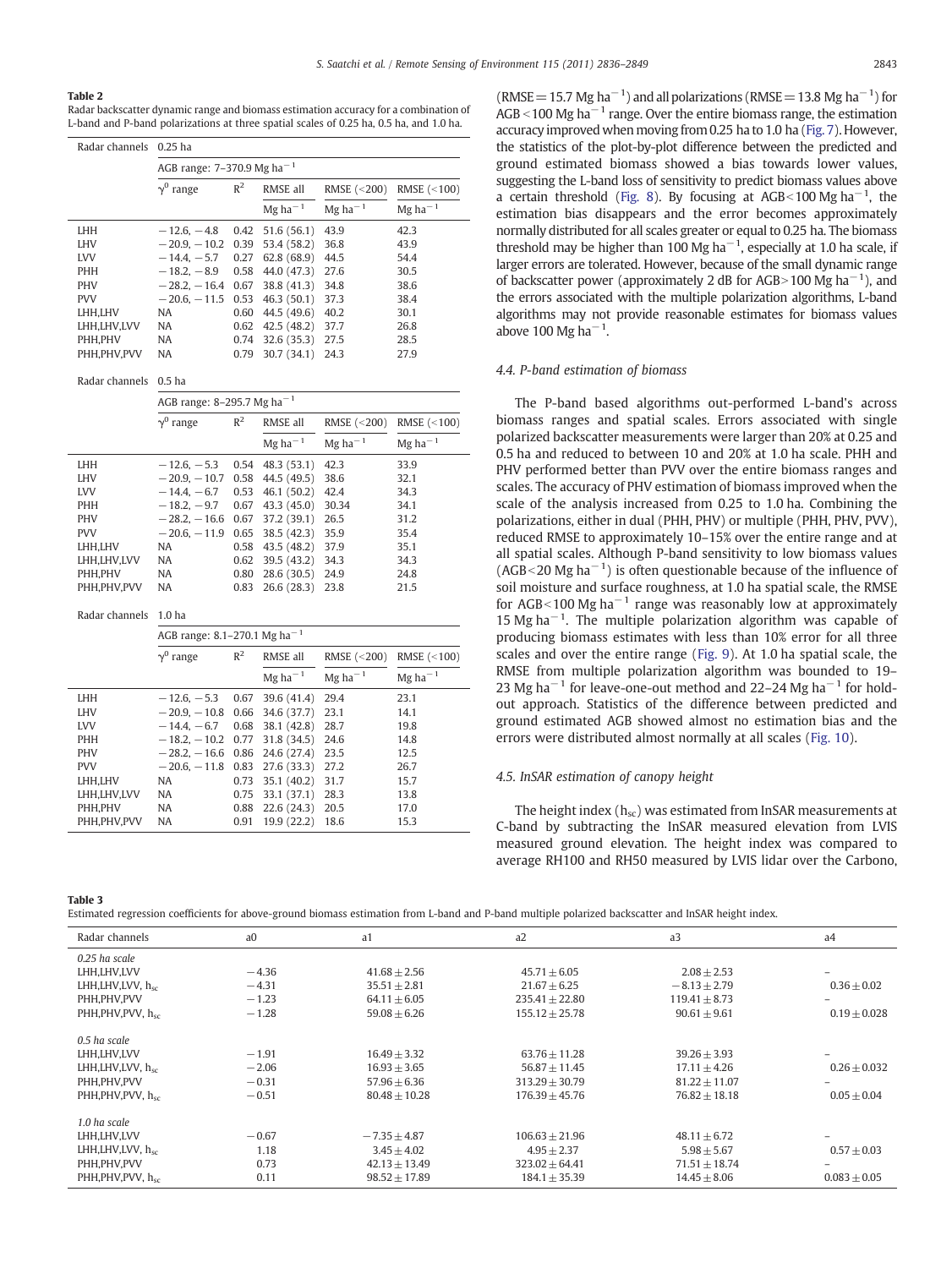<span id="page-8-0"></span>

Fig. 7. Predicted vs. ground estimated aboveground biomass from L-band radar backscatter measurements with three polarizations of HH, HV, and VV and at three spatial scales: (a) 0.25 ha, (b) 0.5 ha, and (c) 1.0 ha.



Fig. 8. Distribution of plot-by-plot estimation error (predicted−ground estimated) from L-band polarimetric algorithm using three polarizations of HH, HV, and VV, and at three spatial scales: (a) 0.25 ha, (b) 0.5 ha, and (c) 1.0 ha.

ECOS, and transect plots ([Fig. 11\)](#page-9-0). The height index had a significant correlation with both RH100 ( $R^2$  = 0.55, p < 0.001) and RH50  $(R^2 = 0.62, p < 0.001)$  averaged over all 20 m pixels within the plots. The average height metrics from LVIS and height index estimated over the transect plots contributed significantly to the dispersion of data points in [Fig. 10c](#page-9-0). The dispersion was mainly due to mixed pixel information caused by the narrow width and slanted shape of transects, introducing heights from neighboring pixels in average height estimation. The better correlation of the height index with RH50 was probably due to the impact of the forest structure (e.g. basal area, gap distribution, and canopy structure) on both metrics. Ideally, the relationships in [Fig. 11](#page-9-0)c can be used to calibrate the height index to either RH100 or RH50. The RH100 values derived from InSAR and measured by LVIS are shown for comparison in [Fig. 11a](#page-9-0) and b. Both



Fig. 9. Predicted vs. ground estimated aboveground biomass from P-band radar backscatter measurements with three polarizations of HH, HV, and VV and at three spatial scales: (a) 0.25 ha, (b) 0.5 ha, and (c) 1.0 ha.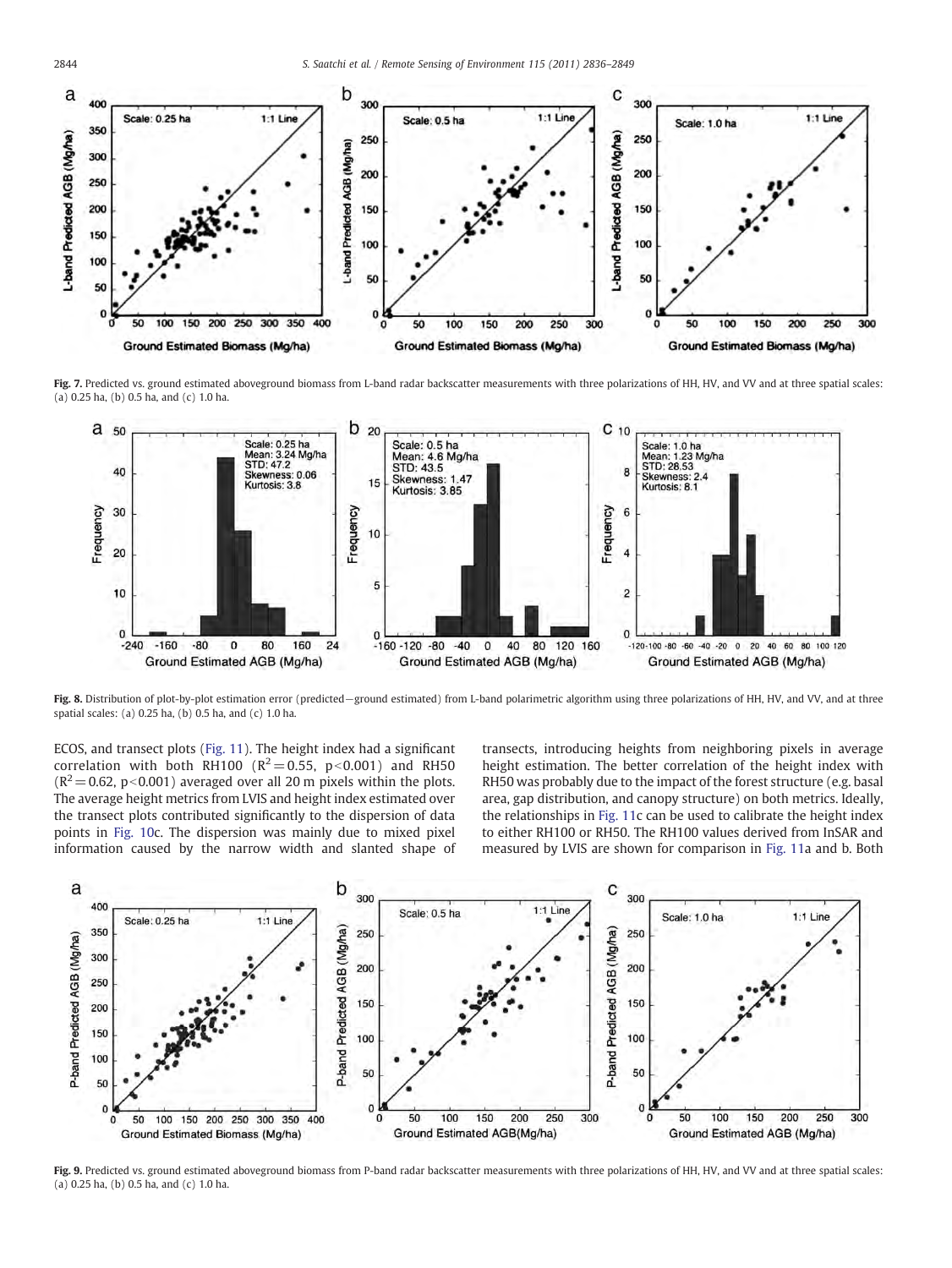<span id="page-9-0"></span>

Fig. 10. Distribution of plot-by-plot estimation error (predicted−ground estimated) from P-band polarimetric algorithm using three polarizations of HH, HV, and VV, and at three spatial scales: (a) 0.25 ha, (b) 0.5 ha, and (c) 1.0 ha.

images show similar patterns of vegetation height over La Selva with the short secondary forests and plantations on the western side and the mature and tall forests on the eastern side of La Selva. The images also show that the InSAR-derived RH100 from the linear regression model overestimates height in the upper end of the height range and underestimates in the lower range. This suggests that the relationship between the InSAR estimated  $h_{sc}$  and RH100 might be non-linear and require further study to improve.

#### 4.6. Biomass estimation from backscatter and InSAR height index

Eq. [\(4\)](#page-4-0) was used to combine the height index with all polarized backscatter powers to estimate AGB. We performed the analysis at all three scales and for L-band [\(Fig. 12\)](#page-10-0) and P-band [\(Fig. 13](#page-10-0)) with all polarizations. The contribution of the height index varied based on the scale of the analysis. At L-band, the addition of height improved RMSE by 18% at 0.25 ha, 22% at 0.5 ha, and 39% at 1.0 ha ([Fig. 12](#page-10-0)). The changes of RMSE were primarily from improvements of estimation errors for AGB<200 Mg ha<sup> $-1$ </sup>. Higher biomass values improved slightly but remained underestimated at all scales.

The contribution of the height index to P-band backscatter estimation of biomass was as significant as in the L-band ([Fig. 13](#page-10-0)). The RMSE improved by 7% at 0.25 ha, 24% at 0.5 ha, and 19% at 1.0 ha. However, the improvements were over the entire range, particularly for AGB>200 Mg ha<sup>-1</sup>. In general, the addition of the height index had two significant effects on the biomass estimation from radar measurements: 1) It reduced the RMSE errors to approximately  $\pm 10\%$ of the mean biomass at P-band and  $\pm 15\%$  at L-band; and 2). It enhanced the range of the biomass estimation to slightly over 200 Mg ha−<sup>1</sup> at L-band and over 300 Mg ha−<sup>1</sup> at P-band. Using the height index alone to estimate AGB produced RMSE values similar to multi-polarized backscatter regression at L-band, but with better accuracies at higher biomass values (not shown here). The results suggested that the combination of backscatter power and the height index in estimation techniques would improve the biomass accuracy across the biomass range and the spatial scales. The coefficients in the estimation algorithm defined by Eqs. [\(2\) and \(3\)](#page-3-0) for multiple polarization and height index are summarized in [Table 3](#page-7-0).

#### 5. Discussion

We demonstrated that both L-band and P-band data are sensitive to the AGB of tropical forests and can be used to provide accurate estimates of biomass within a limited range. The extent of this range depends on the wavelength of the radar measurement, incidence angle, and the density of forest canopy that together control the radar



Fig. 11. Estimation of height index from InSAR measurements at C-band VV polarization: (a) InSAR derived height index (InSAR surface elevation−lidar derived ground elevation), (b) lidar derived vegetation maximum height RH100, (c) comparison of InSAR height index with lidar derived maximum height (RH100) and the height at the 50% energy level (RH50).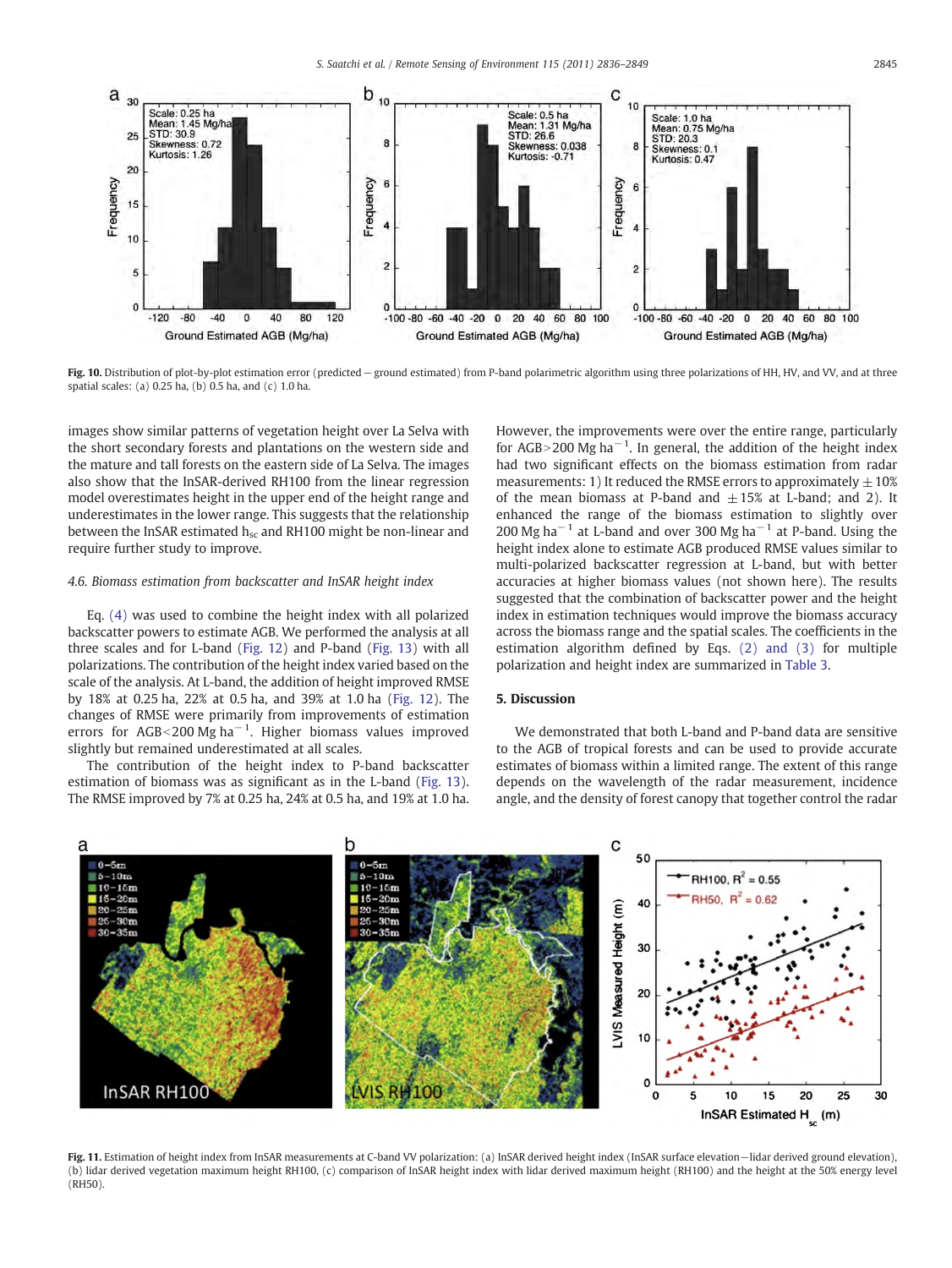<span id="page-10-0"></span>

Fig. 12. Predicted vs. ground estimated aboveground biomass from L-band radar backscatter measurements at HH, HV, and VV polarizations and the InSAR derived height index at three spatial scales: a) 0.25 ha, (b) 0.5 ha, and (c) 1.0 ha.

signal penetration into the canopy and hence the magnitude of scattering from stems and branches. The accuracy of the estimation, however, depends on the spatial variability of forest structure and hence the spatial scale of the measurement, and other environmental variables such as moisture condition and phenology. In this study, we concentrated on the spatial variability of the forest structure and how it impacts the radar estimation of AGB.

#### 5.1. Spatial scales

The analysis of spatial variability of forest structure and the biomass estimation from radar imagery would have been difficult to perform without access to a large number of forest inventory plots at different sizes. One of the key results of our research was the large variability of forest structure and biomass at small spatial scales. Semivariogram analysis of AGB showed almost no autocorrelation at lag distances above 11 m. Other studies in La Selva old growth and secondary forests and a neighboring patch of forest in Panama (BCI) showed similar spatial variability in biomass, basal area, and canopy light characteristics ([Chave et al., 2005; Clark et al., 1996;](#page-12-0) Montgomery & Chazdon, 2001). However, this large spatial variability reduced considerably when the plot size increased to 0.25 ha (50 m $\times$  50 m) and to approximately 10% at 1.0 ha plot size. The overall trend in the loss of spatial variability by increasing the plot size was observed in basal area in an earlier study in La Selva [\(Clark & Clark, 2000](#page-12-0)). The

same study showed that the basal area was more variable on steep ultisol slopes than old alluvial terraces and ultisol ridgetops.

Together, these studies suggest that the small-scale variability of forest structure and biomass at pixel sizes of 10–20 m is very large. At these scales the biomass is influenced by forest disturbance and the gap dynamics that may change rapidly due to wind, tree fall, and mortality. However, at spatial resolutions greater than 0.25 ha  $(50 \text{ m} \times 50 \text{ m})$ , forest structure and biomass start to be more stable through time and less impacted by small scale disturbance. Patterns of forest biomass over the landscape can be detected at scales larger than 0.25 ha, when the AGB follows a normal distribution [\(Fig. 3\)](#page-5-0). In forests of La Selva, the distribution of AGB does not deviate strongly from normality or stationarity (mean and variance do not vary significantly in space) at 1.0 ha scale, suggesting that this is a suitable scale for estimating aboveground biomass. At smaller spatial resolutions, when the AGB distribution is irregular and varies significantly from normality and stationarity, estimation of AGB is subject to variable errors over the landscape.

#### 5.2. Mapping biomass

We developed algorithms at three spatial scales of 0.25 ha, 0.5 ha, and 1.0 ha from radar backscatter measurements and the height index and applied the algorithms to the radar images at corresponding spatial resolutions of 50 m, 71 m, and 100 m. Our main objective in this analysis was to assess the performance of radar estimation of AGB



Fig. 13. Predicted vs. ground estimated aboveground biomass from P-band radar backscatter measurements at HH, HV, and VV polarizations and the InSAR derived height index at three spatial scales: a) 0.25 ha, (b) 0.5 ha, and (c) 1.0 ha.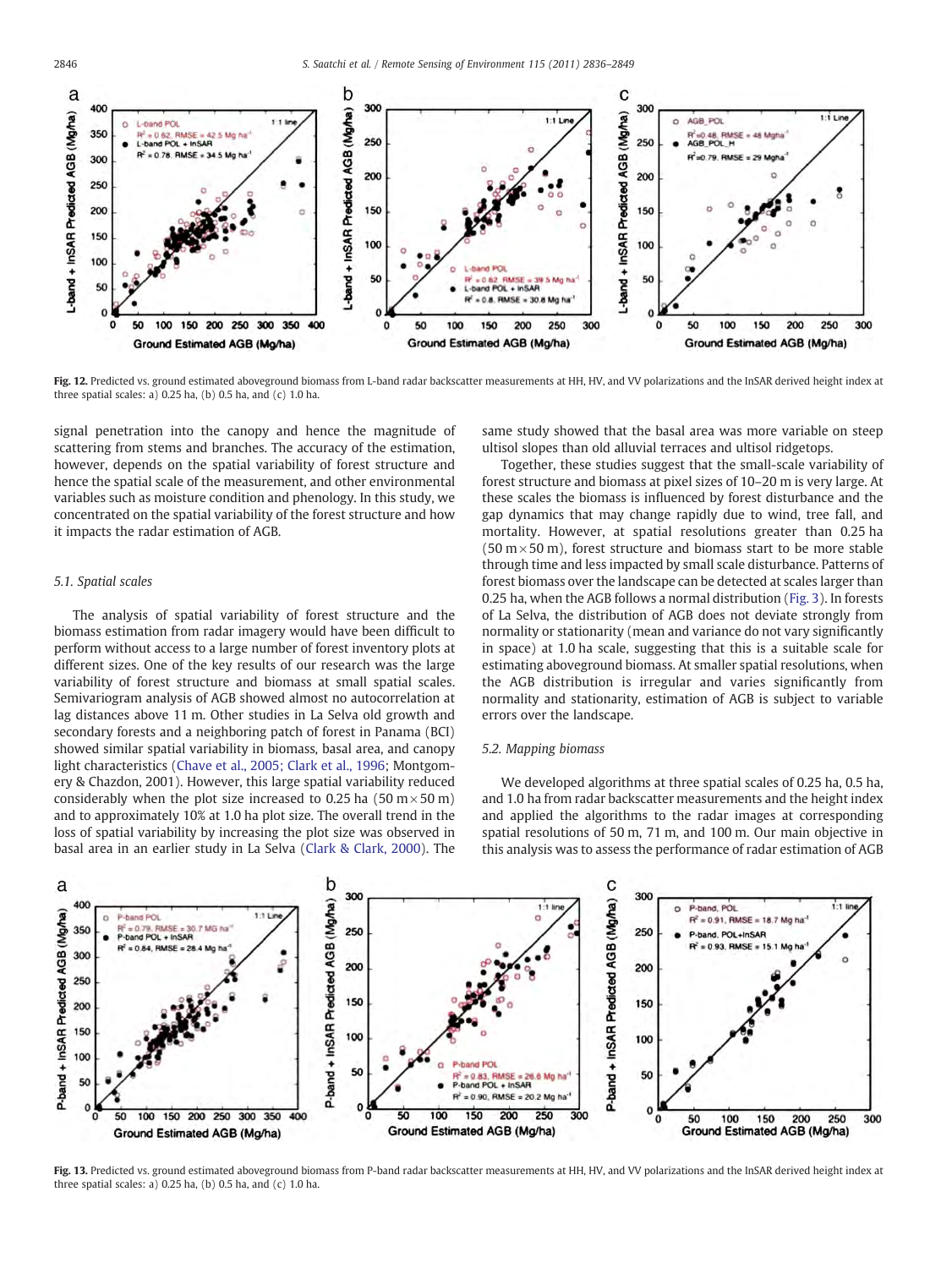by aggregating the spatial resolutions. We started our analysis at 50 m resolution because this was approximately the minimum spatial resolution where the forest structure at the pixel scale shows an approximate normal and stationary distribution over the landscape. By further increasing the pixel size, we reduce the speckle noise in radar backscatter measurements, which in turn, can help to reduce the estimation error. In addition, there is often a large geolocation error of approximately 10–50 m that combines the GPS (Ground Positioning System) errors associated with the location of the plots, and orthorectification errors of radar imagery. Choosing larger pixel size also reduced the errors associated with the orientation of plots with respect to the radar geometry that often causes pixels around the edge of the plots be partially covered by trees outside the plot.

The overall correlation between radar backscatter and AGB depended on the scale of observation. Both L-band and P-band polarized backscatter had better correlation with biomass measurements at 1.0 ha plots. The estimation of AGB from scale-dependent algorithms also showed an improvement in the error (RMSE) as the scale increased from 0.25 ha to 1.0 ha. In order to check the significance of the reduction of RMSE, we calculated the 95% confidence interval at all scales and for both L-band and P-band results. The confidence intervals (CI) were calculated using  $CI = M \pm \frac{SE}{2m}$ , where M is the mean value of AGB (169.7 Mg ha<sup>-1</sup>), SE is the standard error, and n the number of samples. In general, for the same SE, the larger the number of samples, the smaller is the width of the confidence interval. The adjusted confidence intervals are considered an alternative to estimate the significance of accuracy improvements from the scale analysis.

At L-band, the width of the confidence interval after adjustments for the number of points was 6.25 at 1.0 ha (28 points), 6.1 at 0.5 ha (49 points), and 6.43 (92 points) at 0.25 ha. At P-band the adjusted width of the intervals were 3.7 at 1.0 ha, 3.8 at 0.5 ha, and 3.9 at 0.25 ha. These results show that as the scale of the analysis changes from 0.25 ha to 1.0 ha, the accuracy of the radar estimation improves over the same confidence intervals. Given the approximately normal distribution and stationary behavior of the forest biomass over the landscape when sampled at the 1.0 ha scale, and the improved accuracy of the radar estimation at the same scale, the results suggest that the best resolution to map the aboveground biomass of tropical forests from the radar imagery is about 100 m or greater. The spatial resolution of the biomass map also depends strongly on the radar design and its azimuth and range resolutions. In the case, of AIRSAR, operating at 40 MHz, 100 m resolution is obtained by more than 500 looks.

The results also suggested that the algorithm developed at one scale must be applied at radar images with equivalent pixel resolution. Applying algorithms developed at one scale to images at different resolution introduces errors in biomass estimation. To produce biomass maps at resolutions larger than 100 m (1.0 ha), we recommend using the 1.0 ha scale algorithm to 100 m resolution images and then aggregating the biomass pixels to produce maps at larger pixels. Fig. 14 provides a biomass map produced at 100 m resolution using the P-band polarimetric backscatter algorithm.

#### 5.3. Implications for global forest carbon assessment

Currently, two synthetic aperture radar missions to study the forest structure and biomass are being studied by NASA and ESA. NASA's mission, DESDynl (Deformation, Ecosystem Structure and Dynamic of Ice) is an L-band SAR operating in polarimetric and repeat-pass interferometric modes and is combined with a multibeam lidar sensor for measuring forest height [\(http://desdyni.jpl.](http://desdyni.jpl.nasa.gov/mission/) [nasa.gov/mission/\)](http://desdyni.jpl.nasa.gov/mission/). The BIOMASS mission is a P-band polarimetric SAR with the capability of repeat-pass Interferometry ([http://www.](http://www.esa.int/) [esa.int/\)](http://www.esa.int/). Together these missions are capable of providing spatially resolved and accurate estimate of vegetation height and biomass. The



Fig. 14. Distribution of aboveground biomass derived from P-band radar backscatter algorithm based on HH, HV, and VV polarized backscatter measurements at 1.0 ha resolution.

performance of radar sensors in capturing the spatial variability of forest structure is a key element to unambiguously estimate the biomass or to be used in a fusion approach to extrapolate the lidar estimation of the biomass over the landscape. In this study, we have shown that the radar imagery is sensitive to forest biomass, is capable of capturing the spatial variability, and can provide estimates of aboveground biomass. However, because of the spatial variability of forest structure, the performance of the radar backscatter and height measurements are strongly dependent on the scale of observation. Over the tropical forests, where spatial variability is large, 1.0 ha  $(100 \text{ m} \times 100 \text{ m})$  appears to be an ideal scale for mapping the aboveground biomass. At this scale, the radar resolution of 100 m is achieved after averaging a large number of pixels (SAR multi-looking) that allows a significant reduction of speckle noise. This process also reduces orthorectification errors involved in locating the 100 m radar pixel on the ground. As expected, radar sensors at P-band perform better than L-band in estimating the aboveground biomass over a larger range. The overall biomass range (the so-called saturation referred to in radar literature) for each frequency depends on the sensitivity of radar, the calibration of the radar measurements, and the accuracy of the estimation. In this study, we have shown that at Lband, using all polarized backscatter measurements, the range can reach somewhere between 150 and 200 Mg ha<sup> $-1$ </sup>. However, estimation error can be large enough that only one (AGB>100 Mg ha<sup>-1</sup>) or two (AGB>100 and AGB>150 Mg ha<sup>-1</sup>) levels of biomass can be estimated unambiguously. At P-band however, the sensitivity extended to biomass values of 300 Mg ha<sup> $-1$ </sup> at 1.0 ha scale. The Pband estimation of AGB was accurate to approximately 15 Mg ha<sup> $-1$ </sup> averaged over the entire range of biomass at La Selva. The results indicate that at both frequencies, additional information such as the forest height obtained from radar Interferometry or lidar measurements can improve both the range of biomass estimation and the overall accuracy. It is expected that future fusion approaches integrating measurements from radar and lidar sensors can provide global forest biomass at spatial resolutions of approximately 1.0 ha or larger.

#### 6. Conclusions and recommendations

Despite numerous studies to estimate forest biomass from radar imagery, there are very few examples in the literature that address the impact of forest structural variability and radar measurement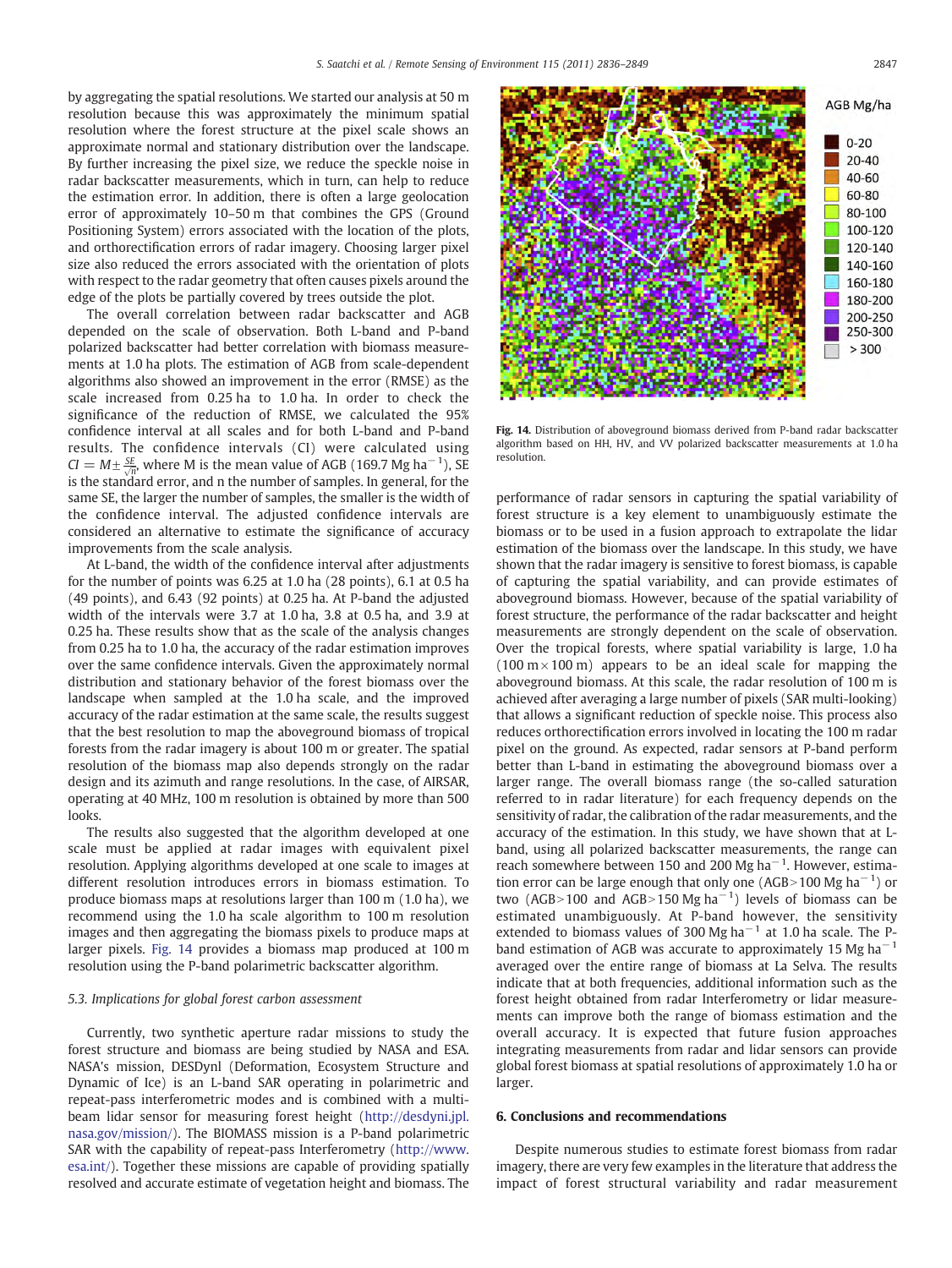<span id="page-12-0"></span>geometry on aboveground biomass estimation. The paucity of forest inventory data at various plot sizes that can adequately sample the landscape and provide detailed structural information has impeded the necessary spatial analyses. Using forest inventory plots over a range of biomass values from early succession to old growth tropical forests in La Selva, Costa Rica, allowed us to examine the spatial variability of forest structure and quantify its impact on the L-band and P-band radar estimation of AGB. We showed that at both frequencies, the best results are obtained at spatial scales where the distribution of AGB over the landscape is both stationary and normal and the radar resolution is large enough to reduce the speckle noise and the geolocation error between radar pixel and the plot location. Although, the spatial variability of forest biomass approaches the normality and stationarity at scales greater than 0.25 ha  $(50 \text{ m} \times$ 50 m), the radar estimation of biomass can be significantly improved at 1.0 ha scale (100  $m \times 100$  m pixel size). Only when the spatial resolution is about 100 m, can errors associated with the biomass estimation from radar backscatter or height measurements be reduced to acceptable levels (10–20%) for mapping the aboveground biomass globally.

The loss of sensitivity of radar backscatter to aboveground biomass and hence the accuracy of the estimation also depends on the spatial scale. In this study, the combined L-band polarized backscatter estimated biomass up to  $100 \text{ Mg ha}^{-1}$  with about 15% accuracy at 1.0 ha scale. We found higher values of biomass could be estimated with larger errors or by adding forest height index up to 200 Mg ha<sup>-1</sup>. At P-band, the combined polarized backscatter estimated biomass with approximately 10% accuracy up to 300 Mg ha−<sup>1</sup> at 1.0 ha scale. Adding forest height index improved the biomass estimation over the entire range and reduced the errors associated with high biomass values.

Future spaceborne radar measurements at L-band and P-band measurements by DESDynl and BIOMASS are accompanied with accurate estimates of forest height and vertical profiles from lidar measurements. Fusion approaches that can integrate measurements from both radar and lidar sensors are necessary to successfully map vegetation three-dimensional structure and biomass globally. The development of these approaches depends on several factors: 1. A theoretical understanding of the nature of radar and lidar measurements of forest structure. 2. The relationship between forest structure and biomass for different forest types. 3. Spatial variability of forest structure and the required sampling frequency and spatial scale in mapping the biomass. 4. Development of methodologies that can fuse spatially contiguous measurements from radar imagery with sparse sampling of lidar from space.

#### Acknowledgements

This work was performed partially at the Jet Propulsion Laboratory, California Institute of Technology, under contract from National Aeronautic and Space Administration and the support of NASA's Terrestrial Ecology Program. We would like to thank the NASA AIRSAR crew for the acquisition of the radar images and the JPL airborne SAR group for processing and calibration of the data. We thank Dr. Ralph Dubayah and Bryan Blair and Michele Hofton for their help for processing the LVIS data. Our special thanks also go to the La Selva Biological Station, the Organization for Tropical Studies, and the Carbono Project (funded by DOE, NSF and the Andrew W. Mellon Foundation).

#### References

- Baker, T. R., Phillips, O. L., Malhi, Y., Almeida, S., Arroyo, L., DiFiore, A., et al. (2004). Variation in wood density determines spatial patterns in Amazonian forest biomass. Global Change Biology, 10(5), 545–562.
- Blair, J. B., Rabine, D. L., & Hofton, M. A. (1999). The Laser Vegetation Imaging Sensor (LVIS): A medium-altitude, digitization-only, airborne laser altimeter for mapping

vegetation and topography. ISPRS Journal of Photogrammetry and Remote Sensing, 54, 115–122.

- Brown, S. (1997). Estimating biomass and biomass change of tropical forests: A primer. UN-FAO Forestry Paper 134 Rome, Italy.
- Chave, J., Chust, G., Condit, R., Aguilar, S., Perez, R., & Lao, S. (2005). Error propagation and scaling for tropical forest biomass estimates. In O. L. Phillips, & Y. Malhi (Eds.), Tropical forests and global atmospheric change (pp. 155–163): Oxford University Press.
- Chave, J., Condit, R., Lao, S., Caspersen, J. P., Foster, R. B., & Hubbell, S. P. (2003). Spatial and temporal variation in biomass of a tropical forest: Results from a large census plot in Panama. Journal of Ecology, 91, 240–252.
- Chazdon, R. L. (1996). Spatial heterogeneity in tropical forest structure: canopy palms as landscape mosaics. Trends in Ecology and Evolution, 11, 8–9.
- Chazdon, R. L., Redondo Brenes, A., & Vilchez Alvarado, B. (2005). Effects of climate and stand age on annual tree dynamics in tropical second-growth rain forests. Ecology, 86, 1808–1815.
- Clark, D. B. (1990). La Selva Biological Station: A blueprint for stimulating tropical research. In A. Gentry (Ed.), Four neotropical forests (pp. 9–27): Yale University Press.
- Clark, D. B., & Clark, D. A. (2000). Landscape-scale variation in forest structure and biomass in a tropical rain forest. Forest Ecology and Management, 137, 185–198.
- Clark, D. B., Clark, D. A., & Read, J. M. (1998). Edaphic variation and the mesoscale distribution of tree species in a neotropical rain forest. Journal of Ecology, 86, 101–112.
- Clark, D. B., Clark, D. A., Rich, P. M., Weiss, S., & Oberbauer, S. F. (1996). Landscapescale evaluation of understory light and canopy structure: Methods and application to a neotropical lowland rain forest. Canadian Journal of Forest Research, 26(5), 747–757.
- Denslow, J. S., & Hartshorn, G. S. (1994). Tree-fall gap environments and forest dynamic processes. In L. A. McDade, K. S. Bawa, H. A. Hespenheide, & G. S. Hartshorn (Eds.), La Selva: Ecology and natural history of a neotropical rain forest (pp. 120–127). Chicago: University of Chicago Press.
- Dixon, R. K., Brown, S. A., Houghton, R. A., Solomon, A. M., Trexler, M. C., & Wisniewski, J. (1994). Carbon pools and flux of global forest ecosystems. Science, 263, 185–190.
- Dobson, M. C., Ulaby, F. T., Pierce, L. E., Sharik, T. L., Bergen, K. M., Kellndorfer, J., et al. (1995). Estimation of forest biophysical characteristics in Northern Michigan with SIR-C/X-SAR. IEEE Transactions on Geoscience and Remote Sensing, GE-33, 877–895.
- Drake, J. B., Dubayah, R. O., Clark, D. B., Knox, R. G., Blair, J. B., Hofton, M. A., et al. (2002). Estimation of tropical forest structural characteristics using large-footprint lidar. Remote Sensing of Environment, 79, 305–319.
- Drake, J. B., Knox, R. G., Dubayah, R. O., Clark, D. B., Condit, R., Blair, J. B., et al. (2003). Aboveground biomass estimation in closed canopy Neotropical forests using lidar remote sensing: Factors affecting the generality of relationships. Global Ecology & Biogeography, vol. 12. (pp. 147–159).
- Dubayah, R. O., & Drake, J. B. (2000). Lidar remote sensing for forestry. Journal of Forestry, 98, 44–46.
- Guariguata, M. R., Chazdon, R. L., Denslow, J. S., Dupuy, J. M., & Anderson, L. (1997). Structure and floristics of secondary and old-growth forest stands in lowland Costa Rica. Plant Ecology, 132, 107–120.
- Holdridge, L. R., Grenke, W. C., Hatheway, W. H., Liang, T., & Tosi, J. A. J. (1971). Forest environments in tropical life zones: A pilot study. New York, NY: Pergamon.
- Isaaks, E. H., & Srivastava, R. M. (1989). An Introduction to applied geostatistics. Oxford University Press, NY.
- Laurance, W. F., Fearnside, P. M., Laurance, S. G., Delamonica, P., Lovejoy, T. E., Rankin-de Merona, J., et al. (1999). Relationship between soils and Amazon forest biomass: A landscape-scale study. Forest Ecology and Management, 118, 127–138.
- Lefsky, M. H., D.J., Keller, M., Camargo, P. B., Cohen, W. B., Carabajal, C. C., et al. (2005). Estimates of forest canopy height and aboveground biomass using ICESat. Geophysical Research Letters, 32, L22S02.
- McDade, L. A., Bawa, K. S., Hespenheide, H. A., & Hartshorn, G. S. (1994). La Selva: ecology and natural history of a Neotropical rain forest. Chicago: University of Chicago Press.
- Menalled, F. D., Kelty, M. J., & Ewel, J. J. (1998). Canopy development in tropical tree plantations: A comparison of species mixtures and monocultures. Forest Ecology and Management, 104, 249–263.
- Montgomery, R. A., & Chazdon, R. L. (2001). Light gradient partitioning by tropical tree seedlings in the absence of canopy gaps. Oecologia, 131, 165–174.
- Nicotra, A. B., Chazdon, R. L., & Iriarte, S. V. B. (1999). Spatial heterogeneity of light and woody seedling regeneration in tropical wet forests. Ecology, 80, 1908–1926.
- Oberbauer, S. F., Clark, D. B., Clark, D. A., Rich, P. M., & Vega, G. (1993). Light environment, gas exchange, and annual growth of saplings of 3 species of rainforest trees in Costa Rica. Journal of Tropical Ecology, 9, 511–523.
- Perry, D. A. (1994). Forest ecosystems. Baltimore, Maryland: Johns Hopkins University Press.
- Ranson, K. J., & Sun, G. (1994). Mapping biomass for a northern forest using multifrequency SAR data. IEEE Transactions on Geoscience and Remote Sensing, 32 (3), 388–396.
- Rich, P. M., Clark, D. B., Clark, D. A., & Oberbauer, S. F. (1993). Long-term study of solar radiation regimes in a tropical wet forest using quantum sensors and hemispherical photography. Agricultural and Forest Meteorology, 65, 107–127.
- Richards, P. W. (1996). The tropical rain forest (2nd edn.). Cambridge: Cambridge University Press.
- Russell, A. E., Fisher, R. F., & Raich, J. W. (2007). Tree species effects on soil properties in experimental plantations in tropical moist forest. Soil Science Society of America, 71, 1389–1397.
- Saatchi, S., Despain, D., Halligan, K., Crabtree, R., & Yu, Y. (2007). Estimating forest fire fuel load from radar remote sensing. IEEE Geoscience and Remote Sensing, 45, 1726–1740.